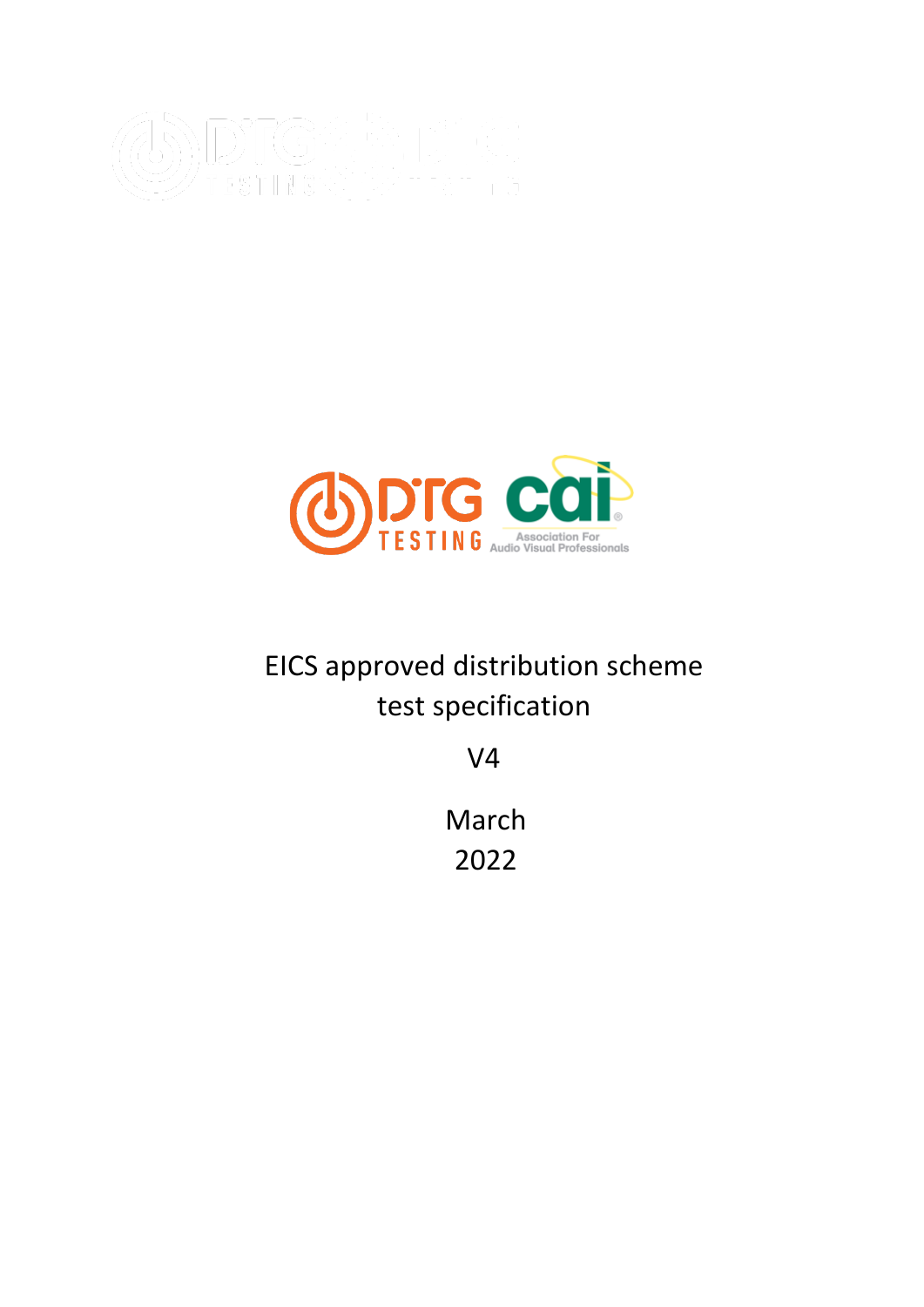# Contents

| 1. |  |  |  |
|----|--|--|--|
| 2. |  |  |  |
| 3. |  |  |  |
|    |  |  |  |
|    |  |  |  |
|    |  |  |  |
|    |  |  |  |
|    |  |  |  |
| 4. |  |  |  |
| 5. |  |  |  |
| 6. |  |  |  |
|    |  |  |  |
|    |  |  |  |
|    |  |  |  |
|    |  |  |  |
|    |  |  |  |
|    |  |  |  |
|    |  |  |  |
| 7. |  |  |  |
|    |  |  |  |
|    |  |  |  |
|    |  |  |  |
|    |  |  |  |
|    |  |  |  |
|    |  |  |  |
|    |  |  |  |
|    |  |  |  |
|    |  |  |  |
|    |  |  |  |
|    |  |  |  |
|    |  |  |  |
|    |  |  |  |
|    |  |  |  |
|    |  |  |  |
|    |  |  |  |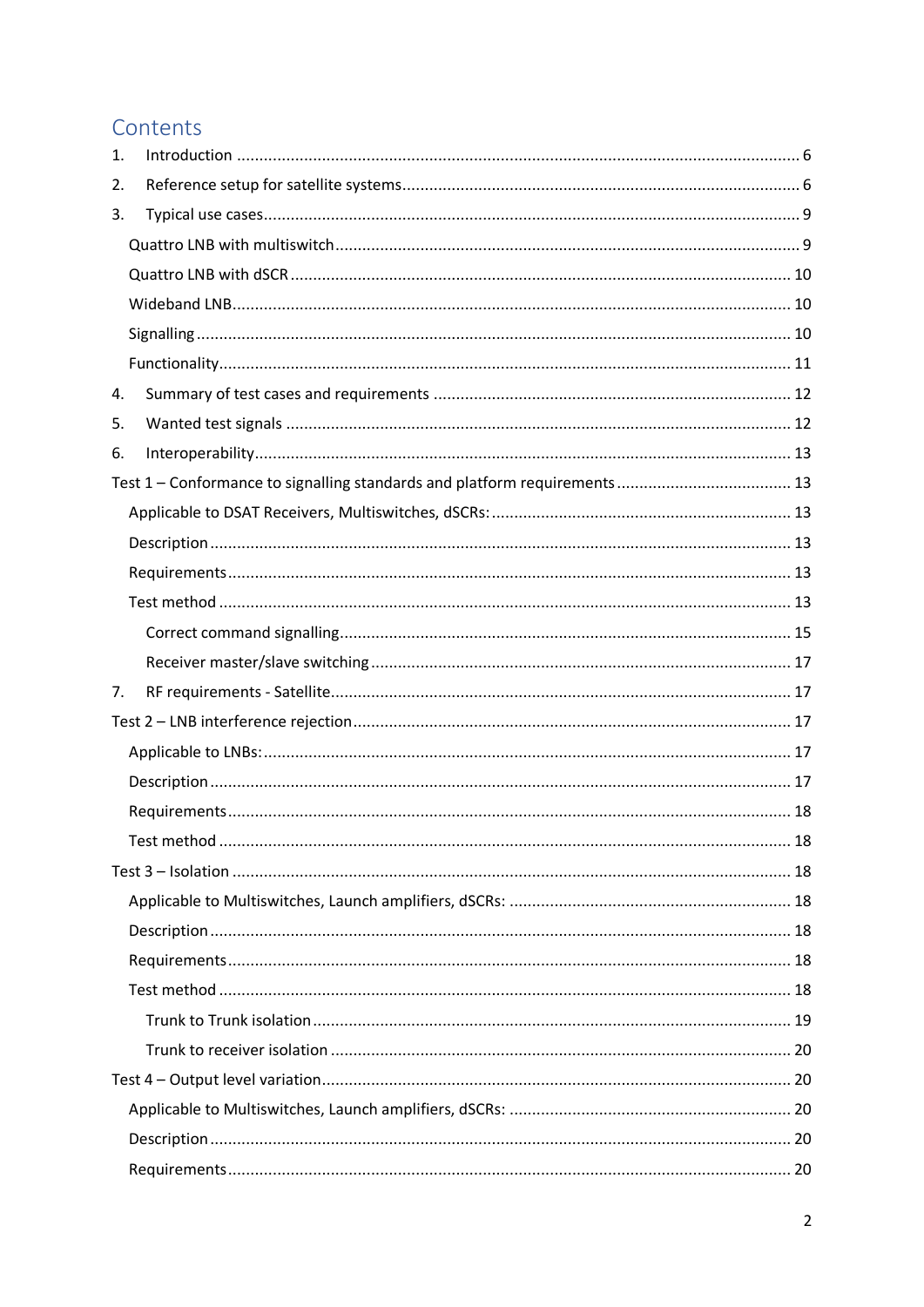| 8. |  |
|----|--|
|    |  |
|    |  |
|    |  |
|    |  |
|    |  |
| 9. |  |
|    |  |
|    |  |
|    |  |
|    |  |
|    |  |

Version history

| <b>Version</b> | Date of issue | <b>Comments</b>                                                                    | <b>Author</b>      |
|----------------|---------------|------------------------------------------------------------------------------------|--------------------|
|                |               | Issue 1 of approved distribution                                                   | Alex Buchan        |
| V1.0           | 04/03/2020    | test specification                                                                 | abuchan@dtg.org.uk |
|                |               | Updates following review                                                           |                    |
|                |               | New figure added for<br>$\qquad \qquad \blacksquare$<br>DiSEqC receiver testing    | Alex Buchan        |
| V2.0           | 30/07/2020    | Isolation - receiver output<br>-<br>abuchan@dtg.org.uk<br>to receiver output tests |                    |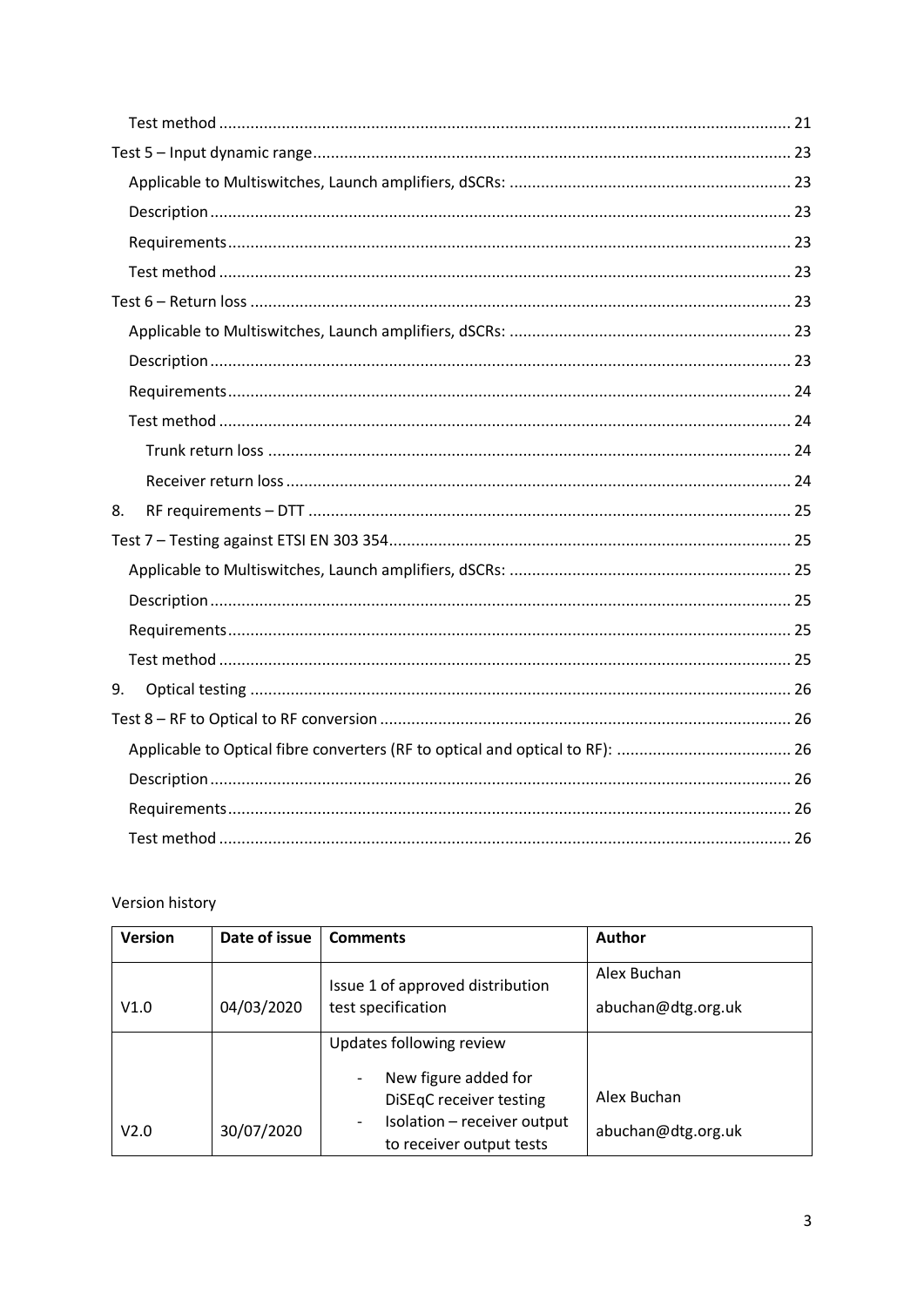| V3.0<br>V4.0 | 28/08/2020<br>01/03/2022 | and a spectrum analyser,<br>instead of a VNA, which<br>could be affected by the<br>AGC of the device<br>Section 6, test 4-<br>clarification was added as<br>to how the requirements<br>are assessed<br>Section 8, test $7 - a$ note<br>was added that DTT<br>selectivity requirements in<br>EN 303 354 are not<br>applicable to multiswitches<br>as filtering of signals such<br>as LTE is handled at the<br>beginning of a system<br>before reaching<br>multiswitches<br>Added link to CAI COP01 for<br>terrestrial and satellite MDU<br>systems | Alex Buchan<br>abuchan@dtg.org.uk<br>Alex Buchan<br>abuchan@dtg.org.uk |
|--------------|--------------------------|---------------------------------------------------------------------------------------------------------------------------------------------------------------------------------------------------------------------------------------------------------------------------------------------------------------------------------------------------------------------------------------------------------------------------------------------------------------------------------------------------------------------------------------------------|------------------------------------------------------------------------|
|              |                          | Updates following feedback<br>Section 6, tests 3 and $4-$<br>option was added to test<br>the products with<br>generated satellite signals                                                                                                                                                                                                                                                                                                                                                                                                         |                                                                        |
|              |                          | removed as agreed on the<br>calls.<br>Isolation - Note added that<br>a spectrum analyser and<br>signal generator could be<br>used for the testing in place<br>of a VNA<br>Output level variation -<br>Trunk to receiver tests<br>added<br>Note added to clarify that<br>comparisons of levels are<br>for the same frequency<br>points and not between<br>different parts of the band<br>DTT Gain Variation - Note<br>added to clarify the<br>requirements for<br>multiswitches<br>Optical testing added                                           |                                                                        |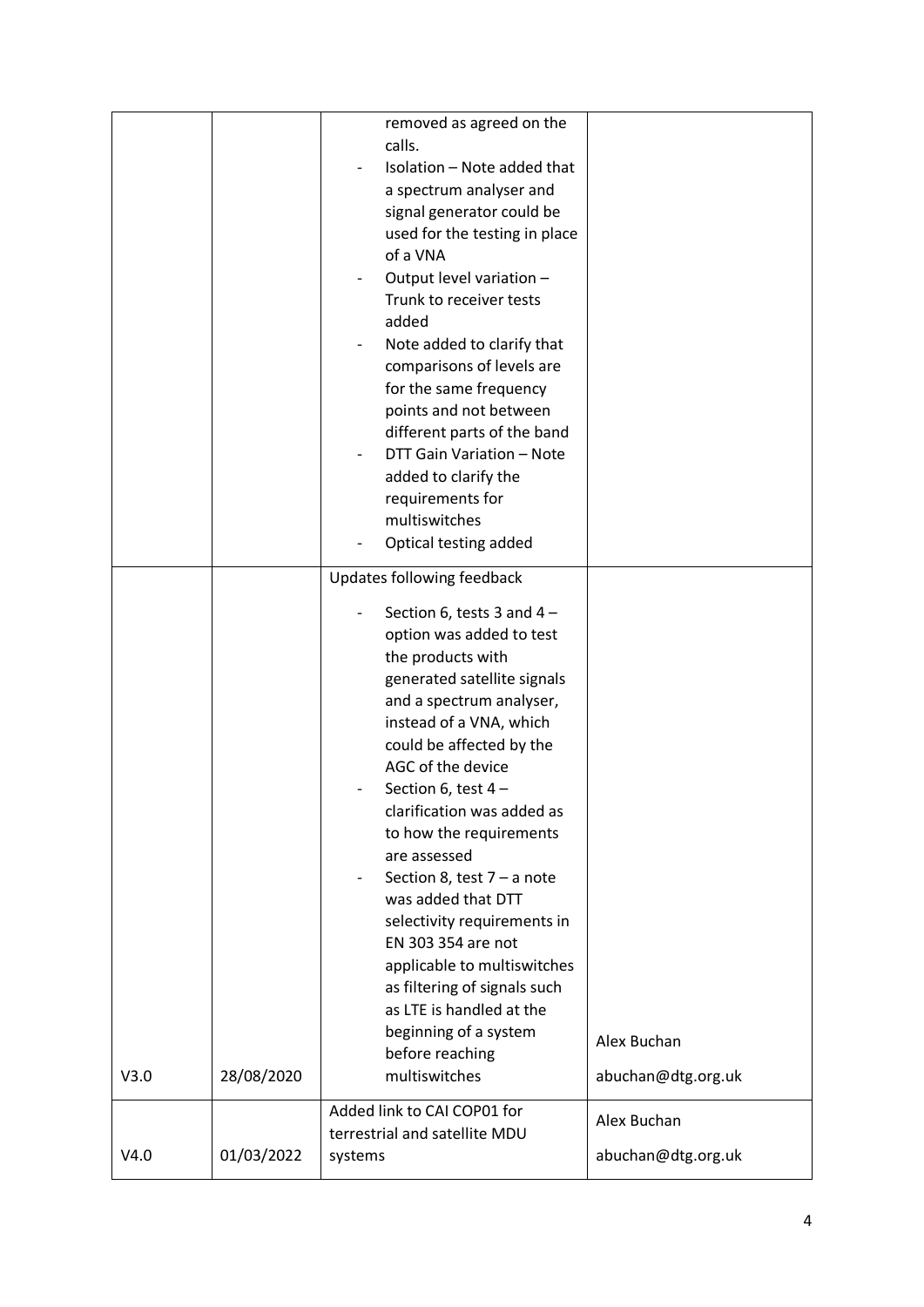|  | Added clarification that fibre<br>products covered are both |  |
|--|-------------------------------------------------------------|--|
|  |                                                             |  |
|  | transmitters and gateways                                   |  |
|  | Updated title of the document to                            |  |
|  | reference EICS and CAI                                      |  |
|  | Removed details of DiSEqC analyser                          |  |
|  | Updated the LNB test to reflect that                        |  |
|  | it is self declaration                                      |  |
|  |                                                             |  |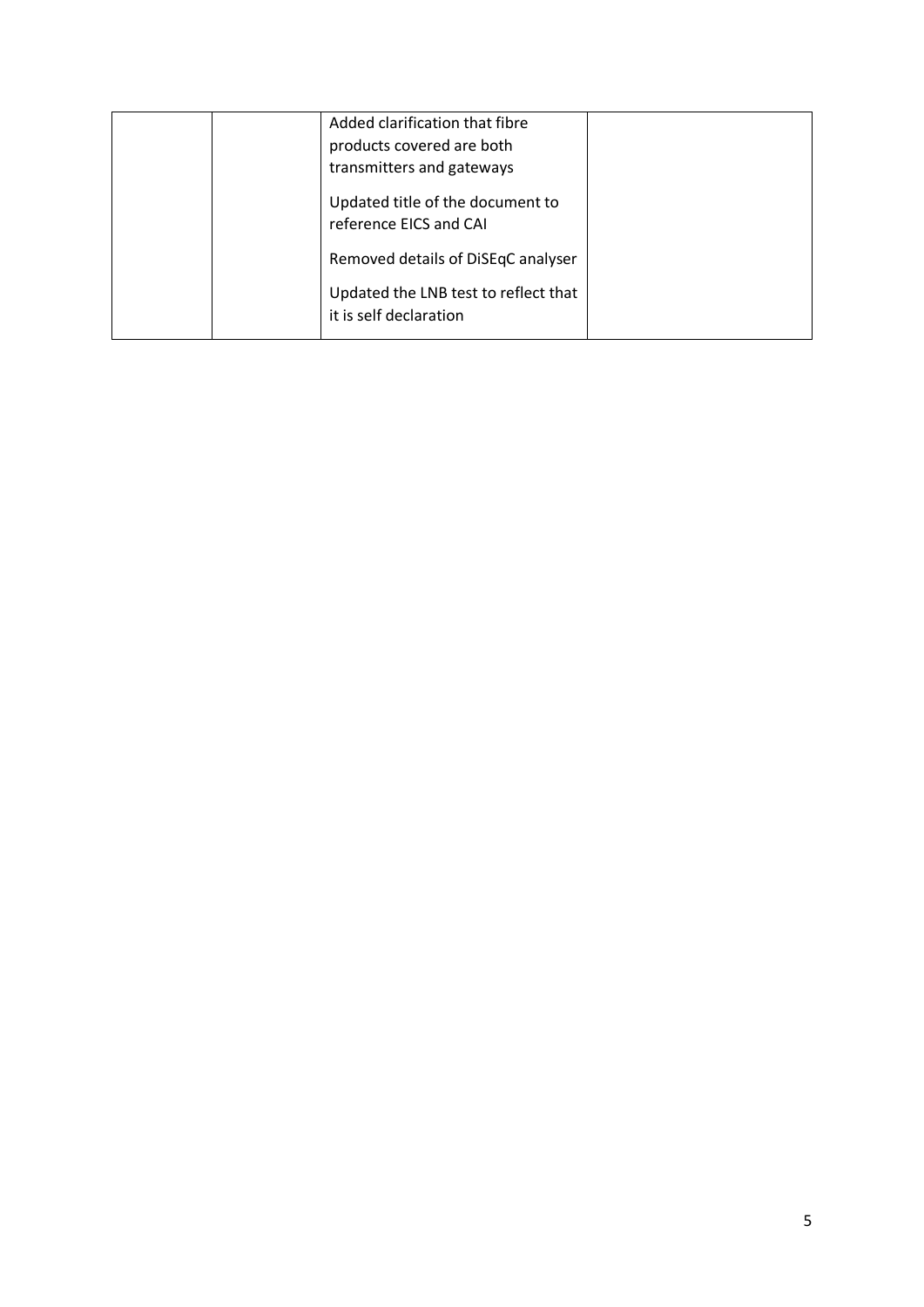# <span id="page-5-0"></span>1. Introduction

This document outlines the product characteristics and test process required to meet the DTG and CAI EICS scheme. The aim of the scheme is to verify the efficient use of spectrum and interoperability of DTT and satellite integrated reception system (IRS) distribution equipment such as LNBs, dSCRs, multiswitches, fibre products, and satellite and DTT receivers.

The background for the scheme is that without EICS there are no harmonised standards for these types of equipment to demonstrate compliance to Radio Equipment Directive meaning there is no industry-wide specification to test how spectrally efficient their performance is. Spectral efficiency is a key aspect of a performance and criteria such as isolation, dynamic range, interference rejection, and gain control, all indicate whether a product can perform well in today's environment where multiple technologies are expected to work in adjacent spectrum bands without causing interference to one another.

Similarly, interoperability between receivers and switching equipment is essential to support platform delivery as well has having industry agreed requirements and independent verification of things like signalling and power levels being sent between antennas and receivers.

As such, the EICS product characteristics and associated testing and assurance scheme gives retailers, installers manufacturers and platforms confidence that products will perform as intended and are compatible with platform requirements, providing system integrity.

This document is separated into two main sections: Interoperability (between DSAT receivers and multiswitches or dSCRs) and RF requirements (for LNBs, launch amplifiers, multiswitches, dSCRs, and fibre products such as optical transmitters).

# <span id="page-5-1"></span>2. Reference setup for satellite systems

Below is a typical basic setup for an integrated reception system (IRS) in an MDU. This shows a quattro LNB with an amplifier and multiswitches providing outputs to homes.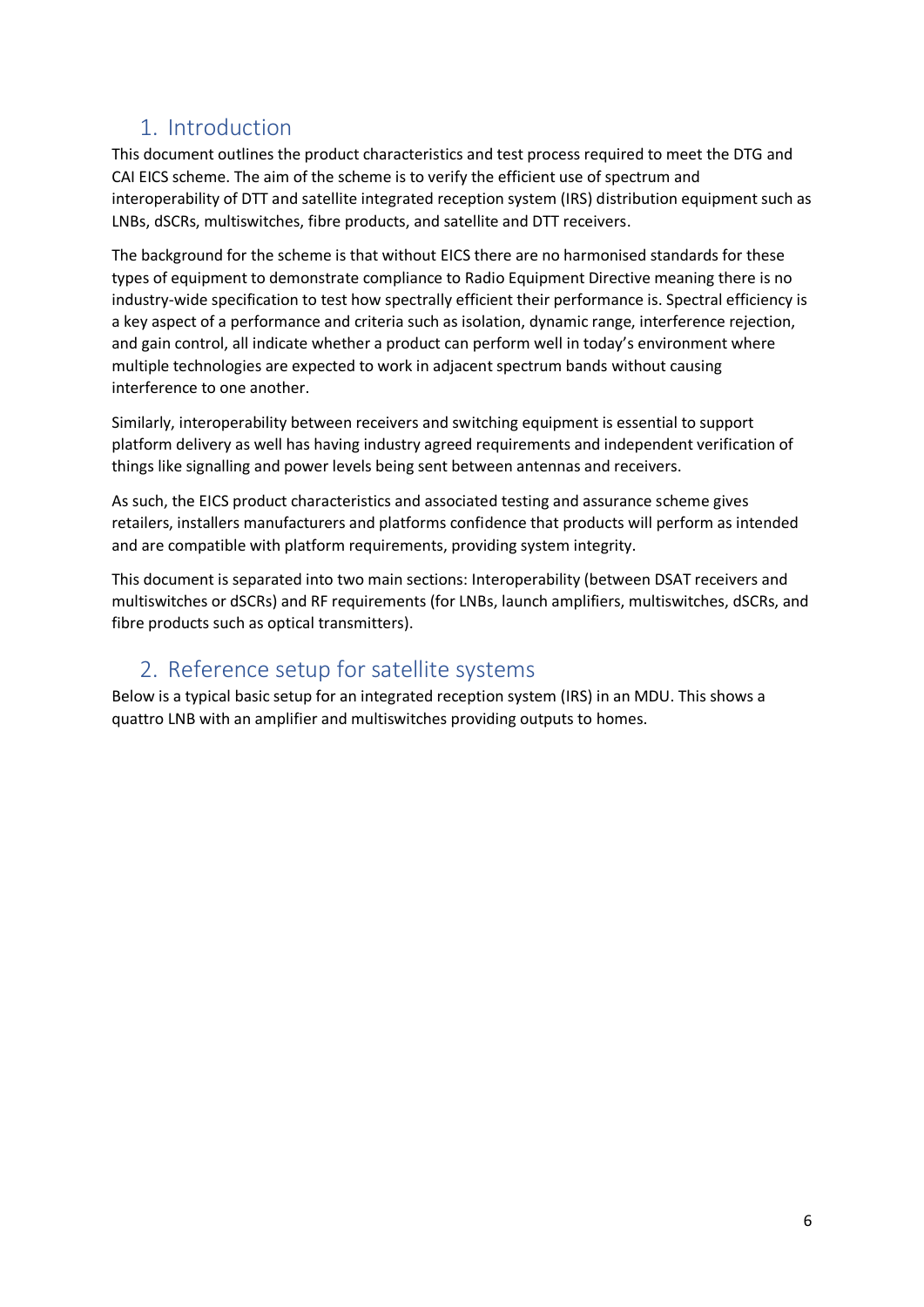

*Figure 1 Typical IRS distribution system to legacy satellite receivers* 

An IRS system would also include DTT, DAB, FM inputs.

Refer to CAI Code of Practice 01 (COP 01) – Installation of Terrestrial & Satellite TV Reception Systems (MDU & Commercial)<sup>1</sup>

The system could also be fed with wideband LNB inputs. In these situations, there would only be two inputs to the switch from the LNB or potentially two separate wideband satellite feeds which would then use the four inputs to the switching equipment. The switches would have to support wideband inputs.

Alternatively, dSCRs could be used to support single cable receivers such as those used by Sky Q. Below is a diagram of how dSCRs could be integrated into existing systems or added on using outputs of the multiswitches. In the latter configuration a 'plug in' dSCR is used which is also called a dCSS (digital channel stacking switch).

<sup>1</sup> [https://www.cai.org.uk/index.php/contact/downloads/codes-of-practice-and-regulations/50-cop-01](https://www.cai.org.uk/index.php/contact/downloads/codes-of-practice-and-regulations/50-cop-01-installation-of-terrestrial-satellite-tv-reception-systems-mdu-commercial) [installation-of-terrestrial-satellite-tv-reception-systems-mdu-commercial](https://www.cai.org.uk/index.php/contact/downloads/codes-of-practice-and-regulations/50-cop-01-installation-of-terrestrial-satellite-tv-reception-systems-mdu-commercial)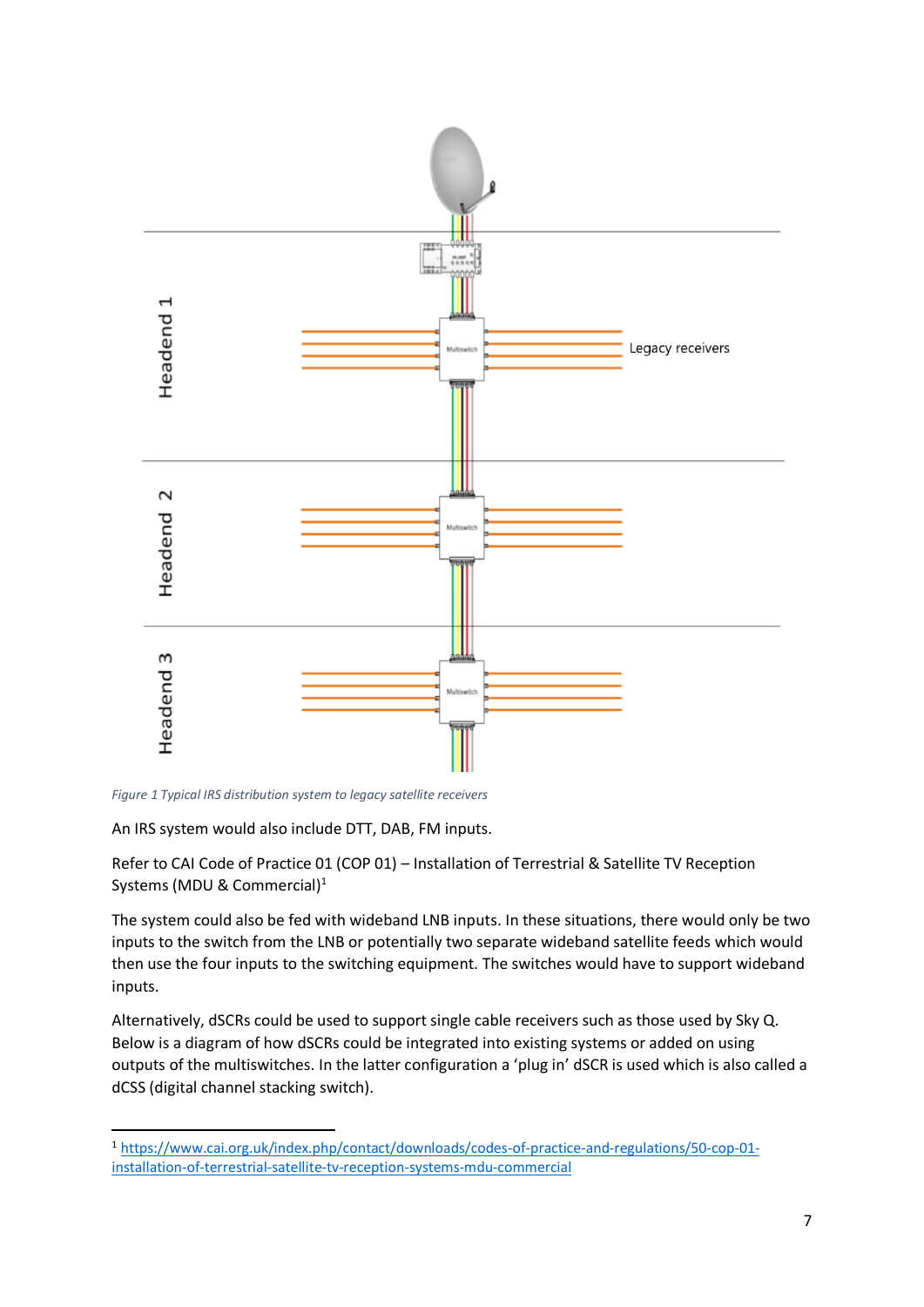

*Figure 2 Typical IRS distribution system to legacy and SCR satellite receivers*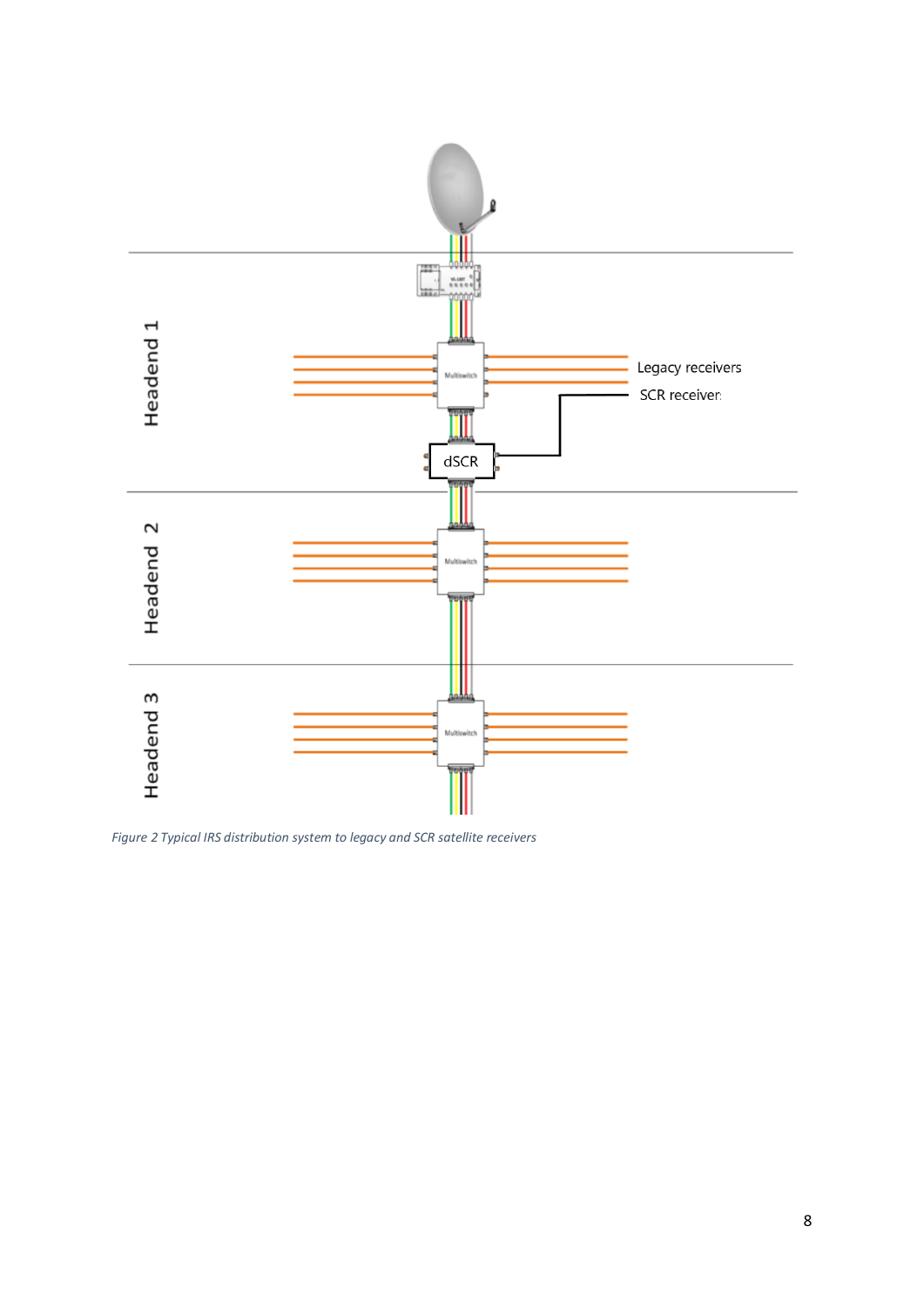

*Figure 3 Typical IRS distribution system to legacy and SCR satellite receivers using a 'plug in' dSCR/dCSS*

The configurations above could be applied at a reduced level to a single occupancy building as well.

# <span id="page-8-0"></span>3. Typical use cases

# <span id="page-8-1"></span>Quattro LNB with multiswitch

In most situations where there are multiple dwellings, a quattro LNB is used at the input to the system which provides four satellite quadrants with TV services shared amongst each:

- 1) Vertical high
- 2) Vertical low
- 3) Horizontal high
- 4) Horizontal low

The services are received at RF frequencies ranging from 10.7 GHz to 12.7 GHz, which are then down converted to an intermediate frequency (IF) at the output of the LNB which ranges from 950 MHz to 2150 MHz.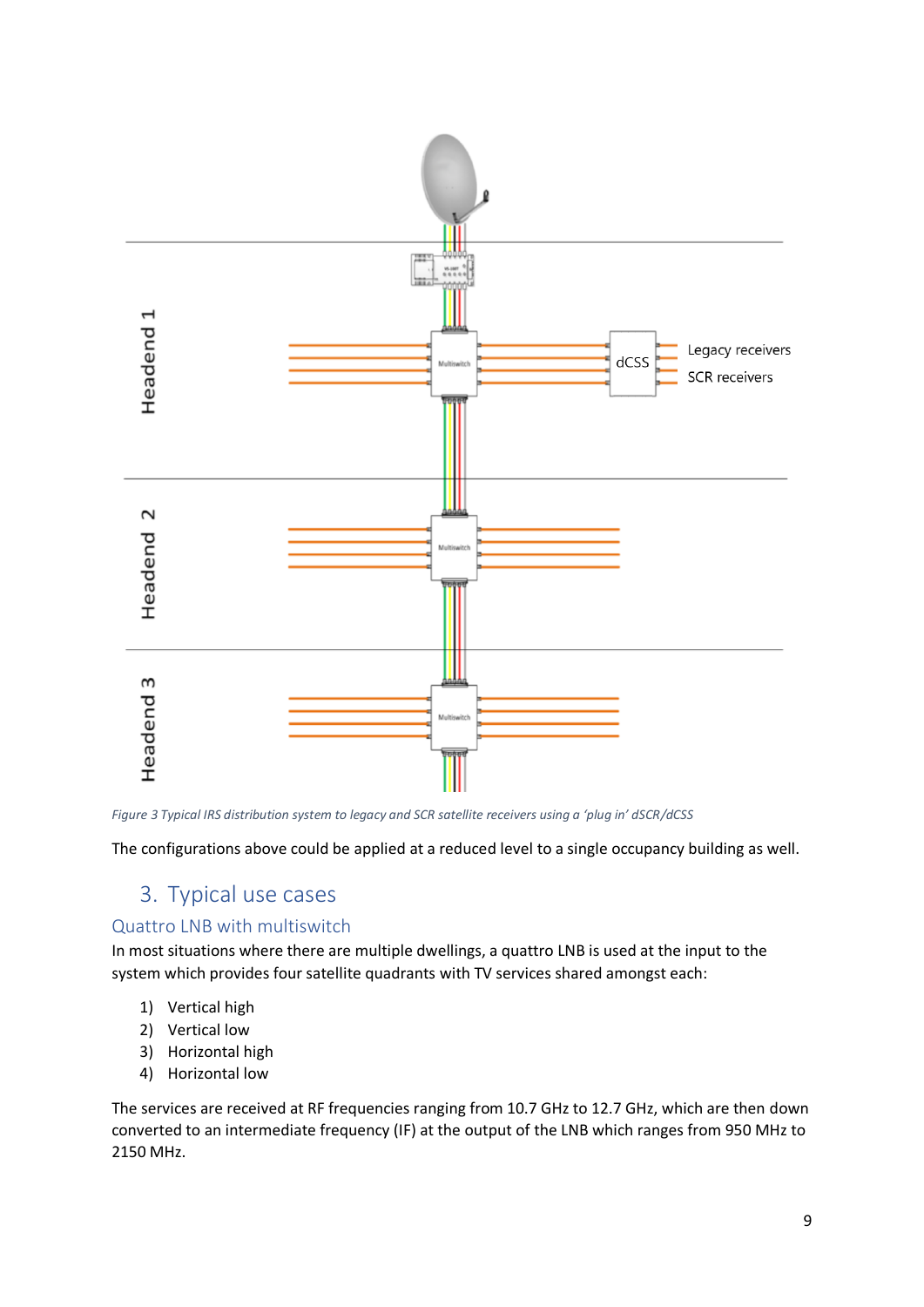As shown in the reference diagrams above, these are then amplified and fed to multiswitches which make each of the inputs available at multiple outputs, where each output serves an individual tuner.

From the tuner's perspective, signalling commands are used to instruct the multiswitch which TV service the viewer wants. The multiswitch then selects the service from one of the four input quadrants and places it on the output port so the tuner can receive it.

The issue with this setup generally is that each tuner must have a separate output port of the multiswitch. Otherwise, if there were multiple tuners on the same output port and they were requesting different services, the switch would not be able to distinguish which service to select. As a result, if a view had a receiver with four tuners integrated, e.g. for viewing and multiple recordings, then the receiver would need four cables from four outputs of the multiswitch to allow this to work.

#### <span id="page-9-0"></span>Quattro LNB with dSCR

To get around the problem described above, a dSCR can be used. SCR stands for single cable router, which as the name suggests allows everything to operate on a single cable.

This is made possible by the dSCR which, like multiswitches, takes the requests for TV services from the tuners and then selects the correct service from the four quadrant inputs and places it on the output port. The difference with a dSCR and a multiswitch is that the dSCR makes use of user bands on the output ports which are essentially blocks of frequencies that are allocated on the cable to allow multiple TV services to be sent down a single cable. That way the receiver can have multiple tuners in operation with just a single cable from the dSCR.

In reality some installations connect multiple receivers to a single output port which can cause issues with the interoperability between the receivers and the switches due to signalling clashes.

The dSCR operation allows receivers to have many tuners integrated into the design as now they can all be fed from a single RF connection.

#### <span id="page-9-1"></span>Wideband LNB

A wideband LNB differs from a quattro LNB by providing two outputs instead of four. These cover the horizontal and vertical polarisations as in the case of the quattro but the wideband LNBs do not further divide the signal into low and high bands.

This is done by having a wider IF range to provide more bandwidth to distribute the services.

The wideband IF range is from 290 MHz to 2340 MHz in contrast to the Quattro IF range which is from 950 MHz to 2150 MHz.

Wideband LNBs can be used in both multi-dwelling as well as single occupancy buildings where in the former it would be used with wideband capable switches, and the latter would provide two cables to the receiver to cover the horizontal and vertical polarisations.

#### <span id="page-9-2"></span>**Signalling**

For the above systems to work, a range of signalling is required between the receivers and the distribution equipment to combine everything into something that is seamless to the end user.

Additionally, the user does not want to have slow channel changes meaning the signalling commands need to be short, easy to decode, and implement.

The first signalling designed for this use is based on tones and voltages between the receivers and switches to select the TV services from quadrants of the satellite feed.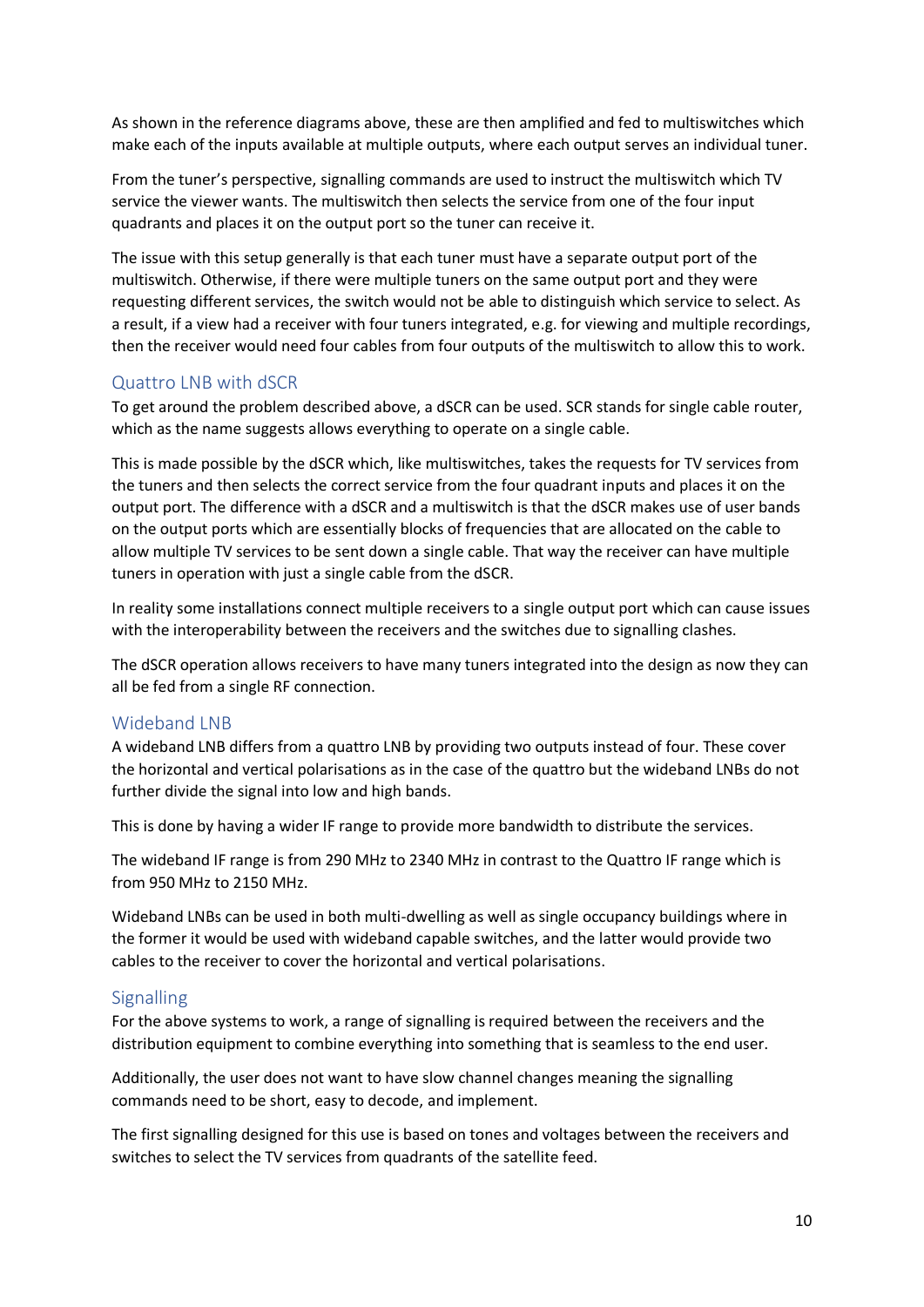The tone and voltage signalling works by the receiver providing current at either 13 volts for vertical polarisation or 18 volts for horizontal polarisation. A 22 kHz tone is then used to distinguish between high band (with tone) and low band (without tone).

For single cable router systems, a specification was produced based on the DiSEqC (Digital Satellite Equipment Control) which is called EN 50494. This allows up to 8 satellite feeds e.g. 2x4 quattro inputs and provides up to 8 outputs on a single cable which are called user bands i.e. potentially 8 different tuners sharing the same cable.

The standard was then upgraded to EN 50607 or Single Cable Distribution 2, where the number of inputs to the system increased to 256 (banks, feeds, polarisations) and provides up to 32 outputs/user bands on a single cable.



Below is a diagram of this setup to describe it in more detail which is taken from the EN 50607 standard.

*Figure 4 Single cable router concept taken from EN 50607: Single Cable Distribution 2nd Edition*

### <span id="page-10-0"></span>Functionality

The aim of the above configurations is ultimately to provide an improved quality of experience for the viewer.

With the introduction of single cable designs, receivers can now support many more tuners than was possible in legacy tone and voltage systems meaning viewers can watch content on multiple devices, in multiple rooms, while recording multiple shows simultaneously.

This is all possible with a single input cable from the distribution system meaning that setups are simplified.

Additionally, due to the design of the signalling protocols, the system can still manage all this functionality while providing fast channel changes.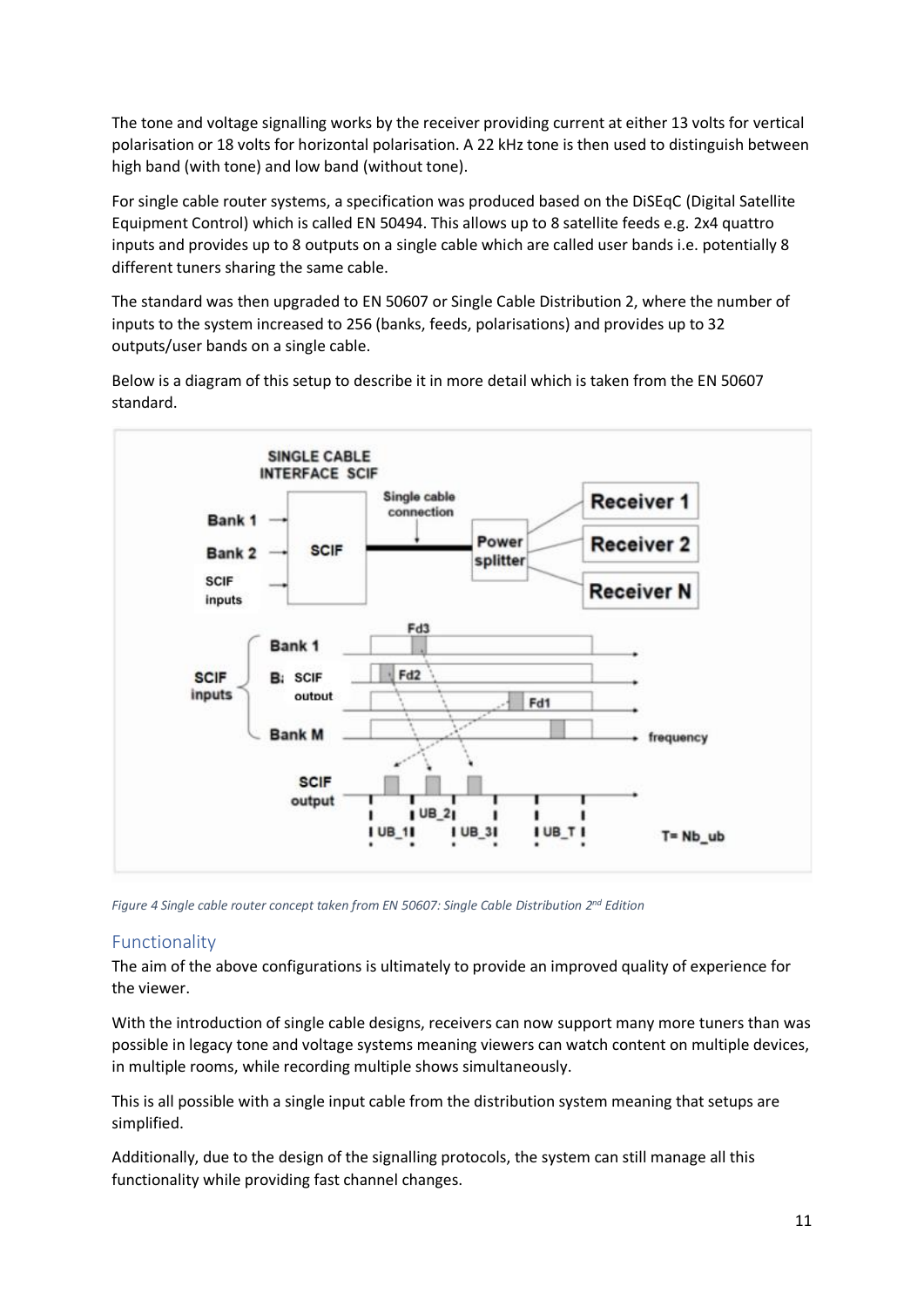# <span id="page-11-0"></span>4. Summary of test cases and requirements

Below is a list of the tests included in this specification along with the targets for conformance.

| <b>Test</b>    | <b>Title</b>             | <b>Applicable</b> | <b>Targets</b>                                      |
|----------------|--------------------------|-------------------|-----------------------------------------------------|
| <b>Number</b>  |                          | to                |                                                     |
| 1              | Signalling standards and | R, M, F, d        | Signalling waveform, voltage levels, timings        |
|                | platform requirements    |                   | conformance to EN 50607, DiSEqC, Sky Q              |
| $\overline{2}$ | LNB interference         | <b>LNB</b>        | Conformance to ETSI EN 303 372-1                    |
|                | rejection                |                   | <b>NOTE THIS TEST IS SELF-DECLARATION</b>           |
| 3              | Isolation trunk to trunk | M, L, d           | $\geq$ 30dB trunk to trunk and $\geq$ 26dB trunk to |
|                | and receiver to receiver |                   | receiver isolation                                  |
| 4              | Output level variation   | M, L, d           | ±2dB signal level variation compared to the         |
|                |                          |                   | typical values in the manufacturer                  |
|                |                          |                   | specification when tested against the highest       |
|                |                          |                   | and lowest input values across all output           |
|                |                          |                   | ports                                               |
| 5              | Input dynamic range      | M, L, d           | No more than 2dB MER level variation                |
|                |                          |                   | between the highest and lowest input signal         |
|                |                          |                   | levels                                              |
| 6              | <b>Return loss</b>       | M, L, d           | ≥10dB for trunk input and output, ≥6dB for          |
|                |                          |                   | receiver output ports                               |
| $\overline{7}$ | RF requirements - DTT    | $\mathsf{L}$      | As per ETSI EN 303 354                              |
| $\overline{7}$ | RF requirements - DTT    | M, d              | As per ETSI EN 303 354 except for Selectivity       |
|                |                          |                   | and NF which is N/A and for gain variation          |
|                |                          |                   | which is ±2dB level variation compared to           |
|                |                          |                   | the typical values in the manufacturer              |
|                |                          |                   | specification                                       |
| 8              | RF to Optical to RF      | F                 | No more than 4dB MER level degradation              |
|                | conversion               |                   | after conversion from RF to optical and back        |
|                |                          |                   | to RF. This is over the frequency band of           |
|                |                          |                   | operation and from a starting level of 15dB         |
|                |                          |                   | <b>MER</b>                                          |
|                |                          |                   | <b>NOTE THIS TEST IS SELF-DECLARATION</b>           |

Where:

- $-R =$  receiver
- M = multiswitch
- $-L =$  launch amplifier
- F = Fibre product covering both optical to RF gateway and RF to optical transmitter
- $-d = dSCR$
- LNB = Low Noise Block downconverter

# <span id="page-11-1"></span>5. Wanted test signals

For any tests requiring a simulated satellite test signal, the following parameters will apply:

The wanted waveforms for the testing are:

Legacy: DVB-S2 27500 2/3 8PSK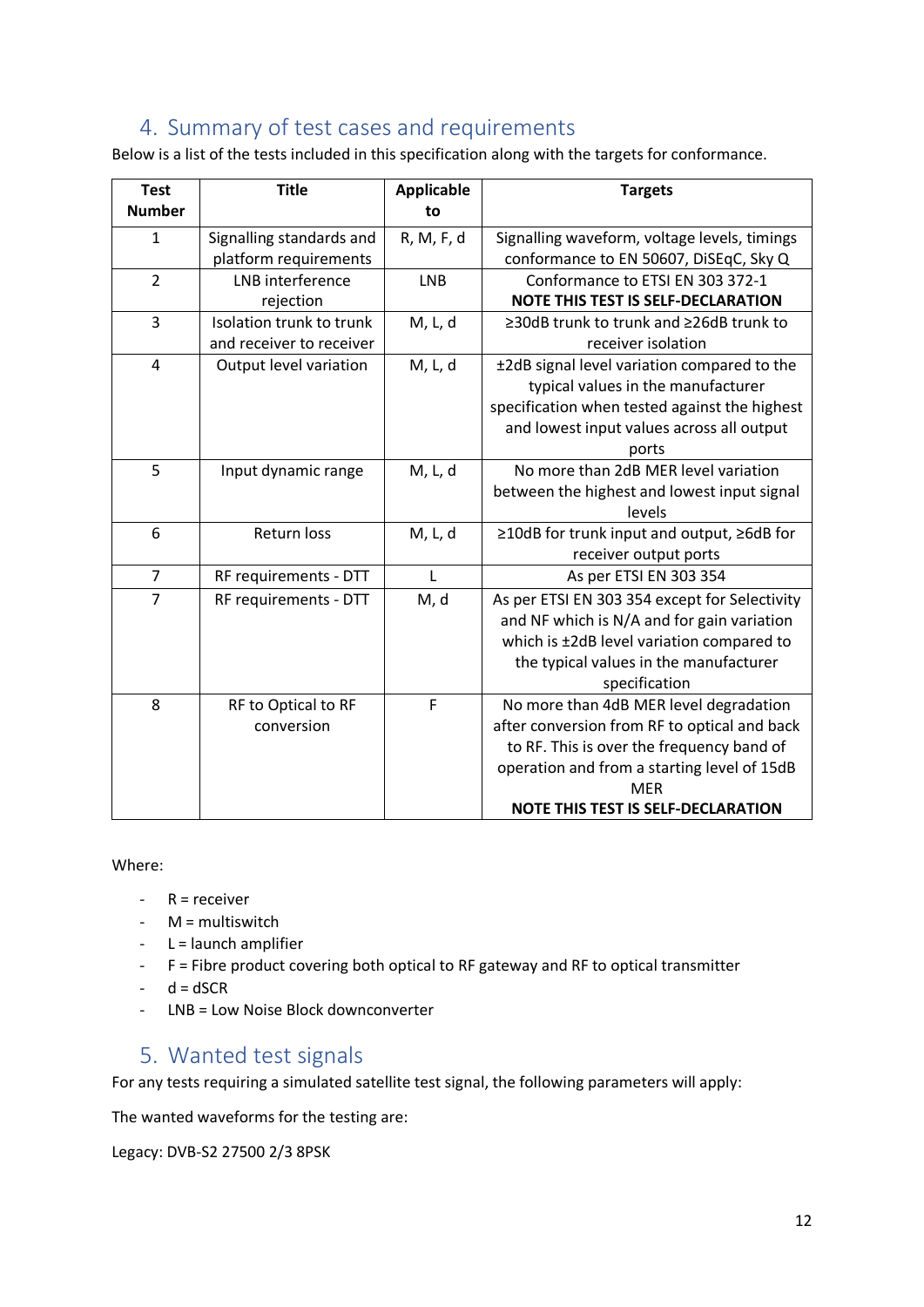For tests at one frequency, this will be 1550MHz for legacy, which is the centre frequency between 950 and 2150MHz for legacy equipment and:

Wideband: DVB-S2 27500 2/3 8PSK

For tests at one frequency, this will be 1315MHz for wideband, which is the centre frequency of the wideband frequency range.

# <span id="page-12-0"></span>6. Interoperability

# <span id="page-12-1"></span>Test 1 – Conformance to signalling standards and platform requirements

<span id="page-12-2"></span>Applicable to DSAT Receivers, Multiswitches, dSCRs:

# <span id="page-12-3"></span>Description

EN 50607 is the standard for satellite distribution over a single cable router. It is the secondgeneration of the standard and follows on from EN 50494 which was the first generation. Equipment that is compliant with EN 50607 is backward compatible with EN 50494.

The second-generation standard introduces enhancements to the number of inputs and outputs that devices can support with 32 output user bands compared to 8 for first generation devices and 256 IF banks at the input compared to 8 for first generation devices.

In addition to EN 50607, Sky Q devices have their own proprietary requirements and DiSEqC is a widely used standard.

Although the standards are a guideline for building a device, the aim of this test regime is to verify correct operation by checking aspects such as the message structures, and, communication between receivers and distribution equipment.

### <span id="page-12-4"></span>Requirements

Messages are sent with correct tone voltage within the tolerances as required in DiSEqC, SCR 50494, 50607, Sky

Messages are sent with the correct frequency as required in DiSEqC, SCR 50494, 50607, Sky

Messages are sent with the correct waveform as required in DiSEqC, SCR 50494, 50607, Sky

Receivers can switch between slave and master impedance

### <span id="page-12-5"></span>Test method

The device under test (DUT) will be connected to a form simple network of receiver and distribution equipment e.g. if the DUT is a switch it will be connected to a receiver and vice versa.

The reason for this is to allow communication from the DUT.

A DiSEqC analyser will be used to verify communication between receivers and distribution equipment. This will be connected in line between the DUT and the receiver/switch as shown below: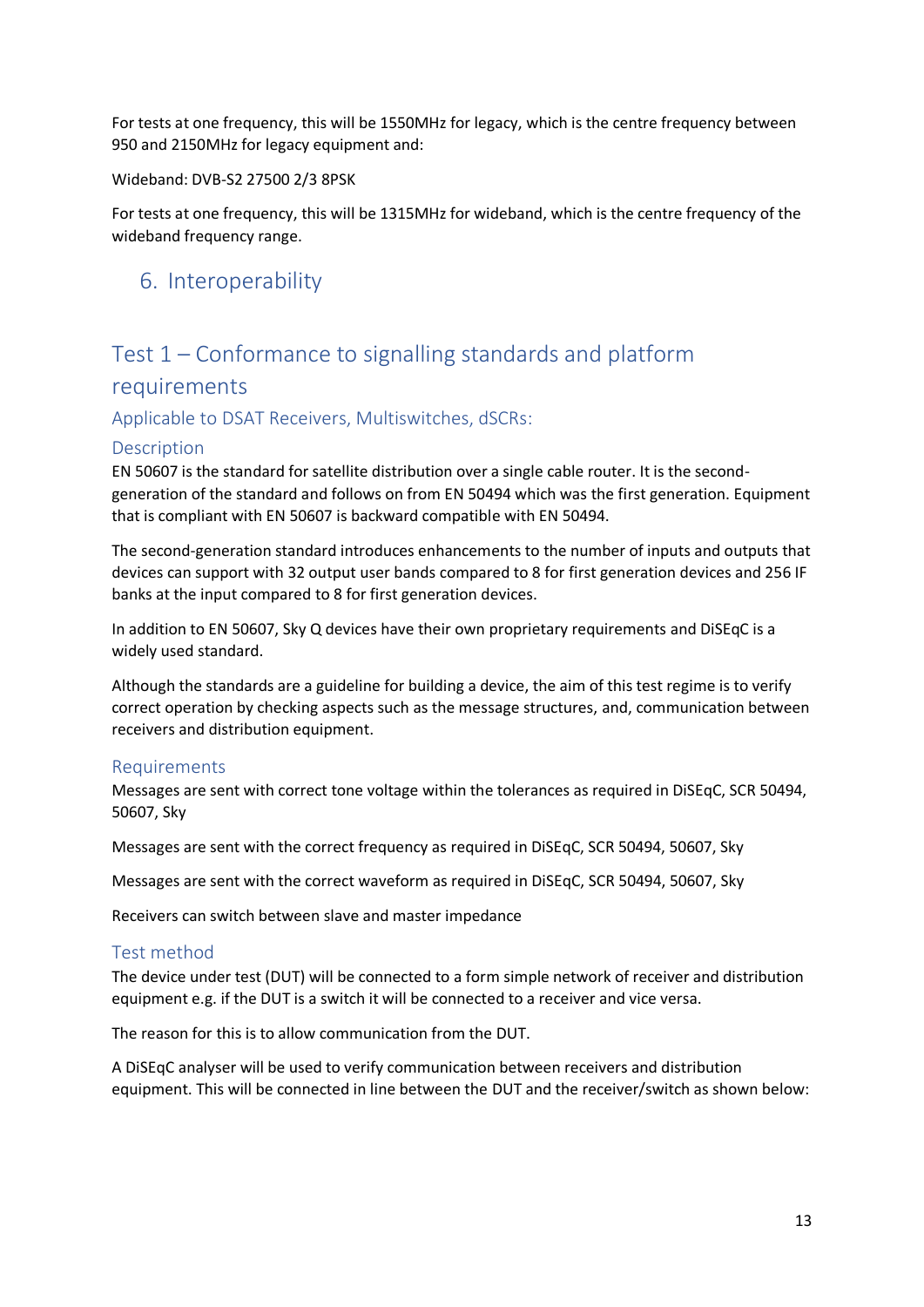

<span id="page-13-0"></span>*Figure 5 test setup for receiver interoperability testing (Sky Q and SCR)*



<span id="page-13-2"></span>*Figure 6 test setup for receiver interoperability testing (DiSEqC receiver)*



*Figure 7 test setup for switch interoperability testing*

<span id="page-13-1"></span>Where the UB signal generator is equipment that can generate the correct waveform to request a satellite userband (UB). This is to simulate a receiver request a service but means that specific UBs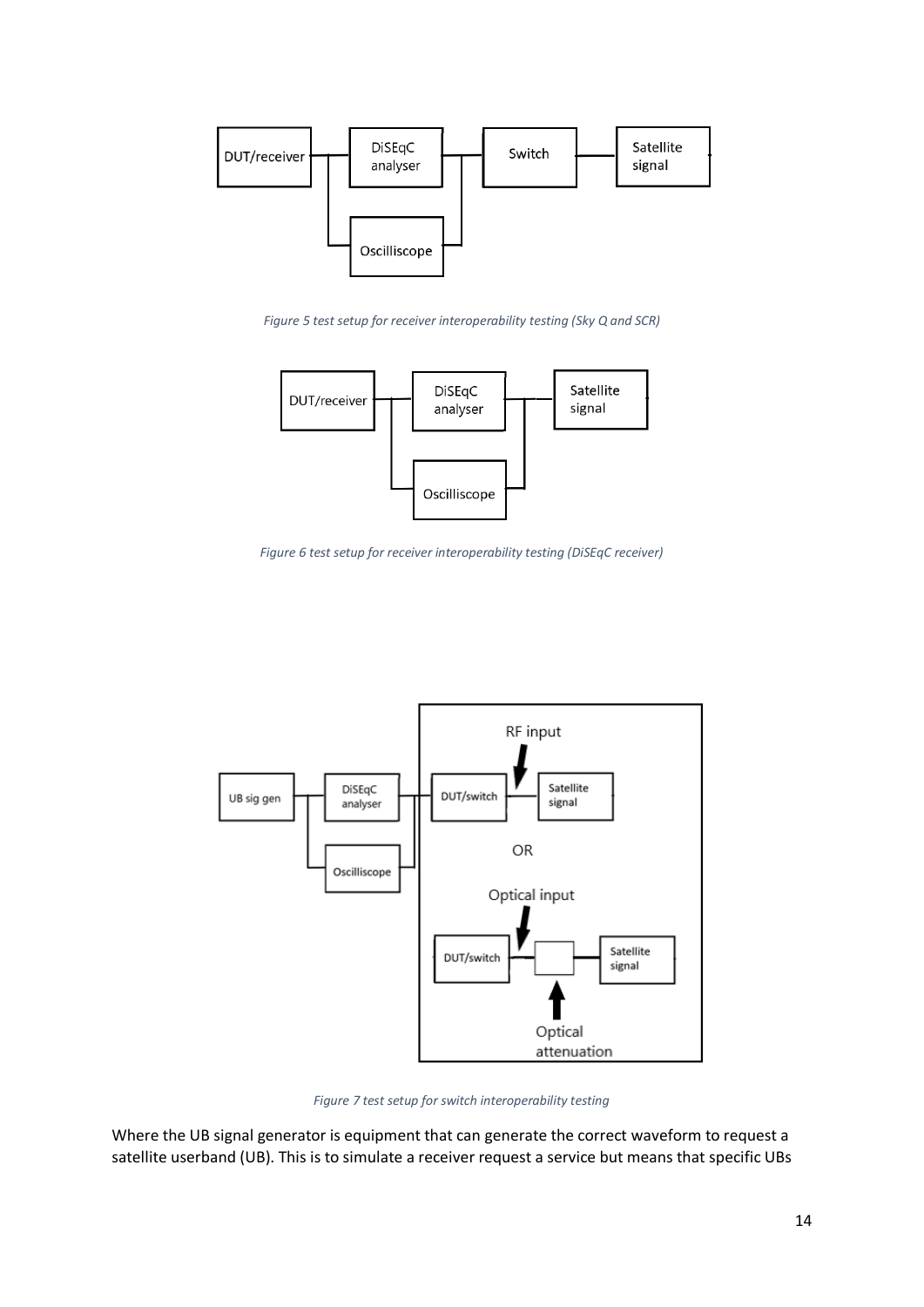can be requested to ensure a controlled test can be carried out. A Promax HD Ranger or Inverto SatPal is capable of this functionality.

The Sat signal generator for the switch testing is where a signal generator is used to provide the wanted test signal. The parameters for the wanted test signal are in the next section.

In addition to the message information, an oscilloscope will also be used to verify the levels and timings of the waveforms for compliance.

#### <span id="page-14-0"></span>Correct command signalling

Once the equipment is set up as shown above, the following tests apply.

During the tests the analyser will be used to verify that the correct signal is sent.

The oscilloscope will be used to verify that the waveform is in the correct format as specified in the standards (DiSEqC, BS EN 50494, BS EN 50607, Sky Q).

#### *Sky Q compliance receiver testing*

Set up as per Figure 5 [test setup for receiver interoperability](#page-13-0) testing

The following is required to be will be initiated by changing channel on a Sky Q receiver:

#### SCR\_channel\_change

The details of the channel change command are below for the purpose of verifying the results:

| <b>Byte</b> | <b>Bit</b> | <b>Field</b>  | <b>Description</b>                          |
|-------------|------------|---------------|---------------------------------------------|
|             | 7:0        | Framing (8    | DiSEqC framing sequence 0xC1                |
|             |            | bits)         |                                             |
|             | 7:3        | UB (5 bits)   | SCR band that is the target of this command |
|             |            | Polar (1 bit) | 0b0: vertical polarisation                  |
|             |            |               | 0b1: horizontal polarisation                |
|             | 1:0        | CFD (10 bits) | Channel Frequency Descriptor = (Fch -       |
|             | 7:0        |               | 10700)/2                                    |

#### Where

The channel frequency descriptor (CFD) sent must be correct as specified in the Sky Q requirements which is C1h and can be verified using the DiSEqC analyser.

The polarisation request sent must be correct as specified in the Sky Q requirements and can be verified using the DiSEqC analyser

The Channel Frequency Descriptor (CFD) must be correct as specified in the Sky Q requirements and can be verified using the DiSEqC analyser

Using the oscilloscope verify the following regarding the waveform:

Voltage =  $11.6V \pm 1V$ 

Carrier frequency = 22 kHz ± 20%

Carrier amplitude = 650mV peak-peak ± 250mV

Modulation mark period = 500  $\mu$ s ± 100  $\mu$ s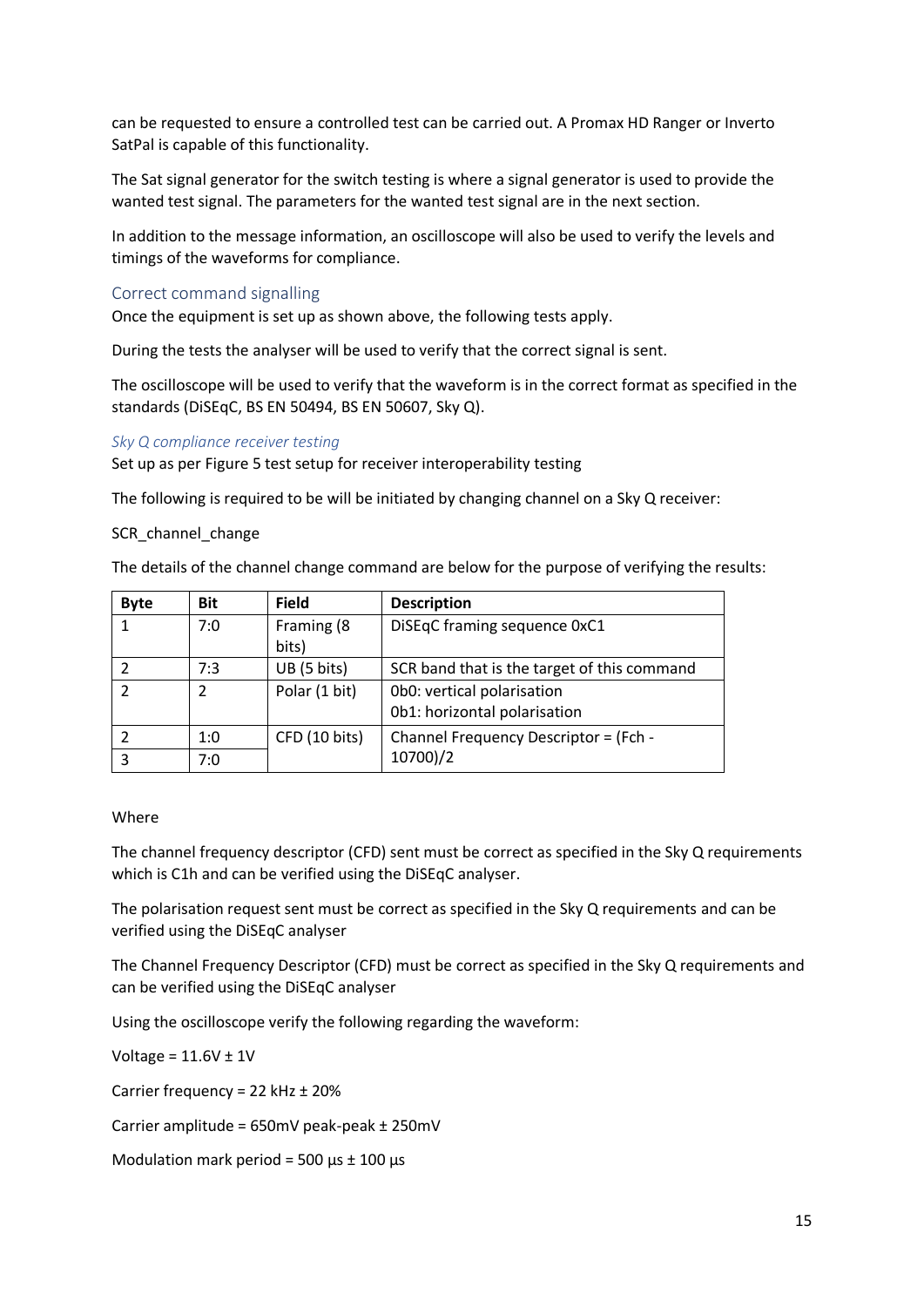Modulation space period =  $1 \text{ ms } \pm 200 \text{ }\mu\text{s}$ 

#### *Sky Q compliance switch testing*

Set up as per Figure 7 [test setup for switch interoperability testing](#page-13-1)

Set up the satellite signal generator using the legacy mode settings as described in section [4.](#page-11-0)

Using the UB Signal generator, configure the setup so that the wanted signal is modulated onto UB14 1480 MHz.

Using the UB signal generator, request UB14 1480 MHz from the switch.

The result is that the UB signal generator shall display the test signal and the content is sent via UB14.

#### *SCR compliance receiver testing:*

Set up as per Figure 5 [test setup for receiver interoperability](#page-13-0) testing

Initiate the following commands using the receiver under test:

ODU\_Channel\_change – Unidirectional command sent by the receiver for tuning to a required channel. Initiate the command from the receiver and verify using the DiSEqC analyser the bytes sent by the receiver are correct as per section 7.1 of BS EN 50607.

Initiate the channel change command again and using the oscilloscope verify the following regarding the waveform:

Low DC Voltage = 12.5V to 14V

High DC Voltage = 17V to 19V

Carrier frequency = 22 kHz ± 20%

Carrier amplitude = 650mV peak-peak ± 250mV

Modulation mark period = 500  $\mu$ s ± 100  $\mu$ s

Modulation space period  $-1$  ms  $\pm$  200  $\mu$ s

#### *SCR compliance switch testing*

Set up as per Figure 7 [test setup for switch interoperability testing](#page-13-1)

Set up the satellite signal generator using either the legacy mode or wideband settings as described in section [4.](#page-11-0)

Using the UB Signal generator, configure the setup so that the wanted signal is modulated onto UB9 1585 MHz.

Using the UB signal generator, request UB9 1585 MHz from the switch.

The result is that the UB signal generator shall display the test signal and the content is sent via UB9.

#### *DiSEqC compliance receiver testing*

Set up as per Figure 6 [test setup for receiver interoperability testing \(DiSEqC receiver\)](#page-13-2)

Initiate the following commands using the receiver under test:

Set Lo – Select the low local oscillator frequency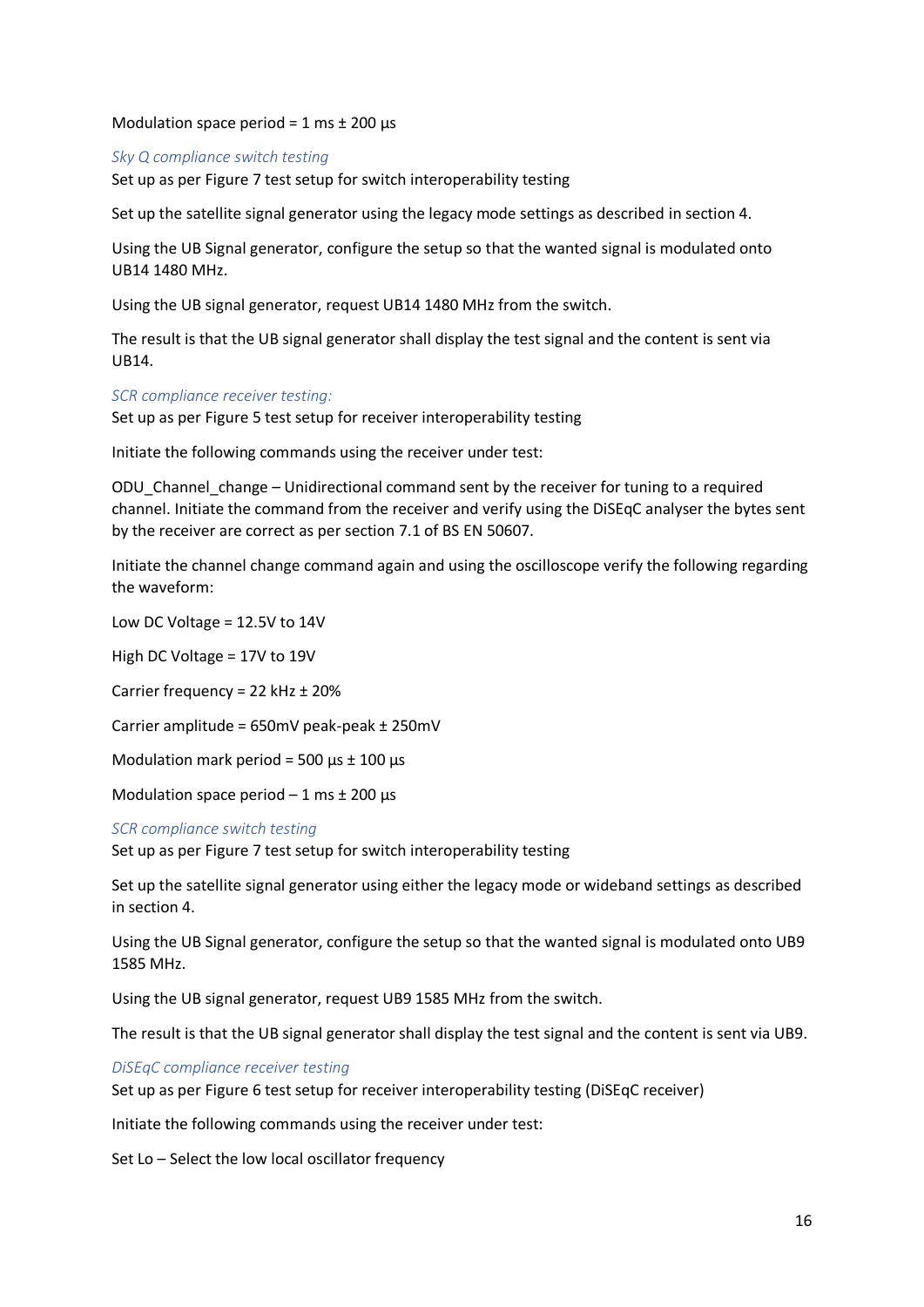Set VR – Select vertical polarisation

Set Hi – Select the high local oscillator frequency

Set HL – Select the horizontal polarisation

Using the DiSEqC analyser, verify in each case that the correct voltage and band information is sent by the receiver under test as per below:

12.5V – 14V for vertical polarisation

17V – 19V for horizontal polarisation

22kHz tone for high band

No tone for low band

Initiate the Set HL command again and using the oscilloscope verify the following regarding the waveform:

Carrier frequency = 22 kHz ± 20%

Carrier amplitude = 650mV peak-peak ± 250mV

Modulation mark period = 500  $\mu$ s ± 100  $\mu$ s

Modulation space period  $-1$  ms  $\pm$  200  $\mu$ s

ToneBurst duration = nominally 12.5 ms

#### *DiSEqC compliance switch testing*

Set up as per Figure 7 [test setup for switch interoperability testing](#page-13-1)

Set up the satellite signal generator using either the legacy mode as described in section [4.](#page-11-0)

Using the UB Signal generator, configure the setup so that the wanted signal is modulated onto each of the four quadrants in turn: VL, VH, HL, HH and request the test signal from the switch.

The result is that the UB signal generator shall display the test signal and the content is sent on the band configured.

#### <span id="page-16-0"></span>Receiver master/slave switching

When back-channel signalling is to be supported (DiSEqC Implementation Level 2.0 and above), the Master transmitter (in the Tuner-receiver/IRD) should present a nominal source impedance of 15ohm to the bus, at 22 kHz.

<span id="page-16-1"></span>The receiver manufacturer shall declare that the product meets the above requirement

# 7. RF requirements - Satellite

# <span id="page-16-2"></span>Test 2 – LNB interference rejection

#### <span id="page-16-3"></span>Applicable to LNBs:

#### <span id="page-16-4"></span>Description

The LNB is the input to the IRS system so this test is to check that interfering signals present at the LNB are reduced as far as possible by the time they reach the LNB output. Examples of interfering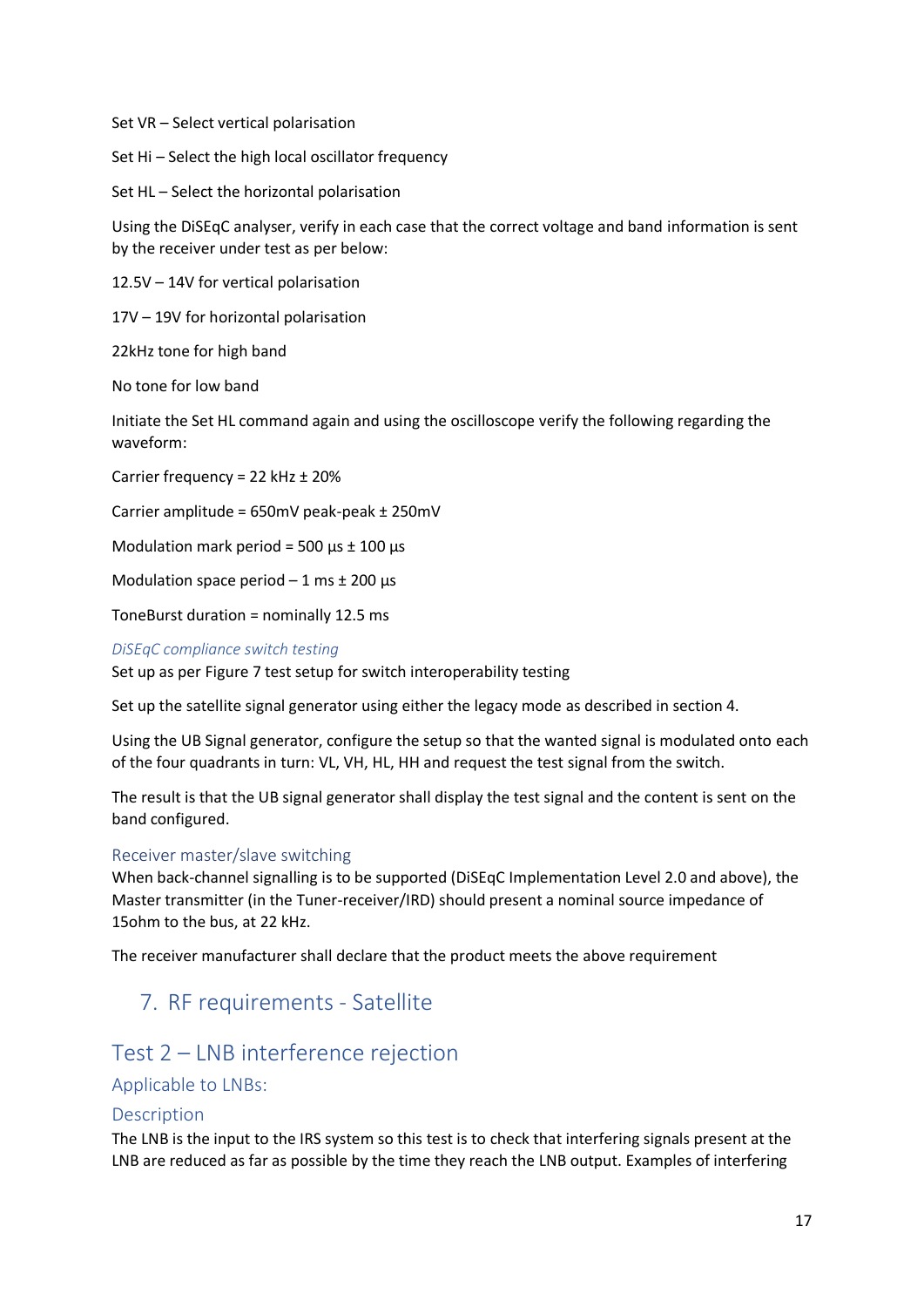signals that could be present are intermodulation products from 5G systems operating at 26 GHz mixing with satellite signals at 12 GHz and causing a signal at f2-f1 of 14 GHz.

### <span id="page-17-0"></span>Requirements

LNBs must demonstrate compliance to ETSI EN 303 372-1 Harmonised Standard Covering the Essential Requirements of Article 3.2 of Directive 2014/53/EU (Radio Equipment Directive)

<span id="page-17-1"></span>Test method

This test is self-declaration

# <span id="page-17-2"></span>Test 3 – Isolation

### <span id="page-17-3"></span>Applicable to Multiswitches, Launch amplifiers, dSCRs:

### <span id="page-17-4"></span>Description

This test measures the isolation of signals from each of the DUT inputs e.g. isolation of input 1 to input 2, isolation of input 1 to input 3 and so on. Typically, these inputs would be 4 satellite quadrants and DTT but the test is independent of the signal type. The test is aimed at verifying that signals of different types do not get mixed at the DUT input causing potential poor-quality output signals.

Tests will be repeated for

- trunk in to trunk out
- trunk in to receiver out

### <span id="page-17-5"></span>Requirements

30dB trunk to trunk isolation and receiver to receiver isolation.

26dB trunk in to receiver isolation.

### <span id="page-17-6"></span>Test method

The frequency range for the testing will be satellite IF 950 MHz to 2150 MHz for legacy and 290 MHz to 2340 MHz for switches with wideband inputs. NOTE if a VNA cannot be used then a signal generator and spectrum analyser could be used instead to make measurements at the top, middle and bottom of the IF band as shown in the figure.

The setup will be as per below. This shows the setup for trunk in to trunk out..



*Figure 8 setup for trunk to trunk isolation step 1 (left) and step 2 (right)*

For trunk to receiver the VNA or signal generator and spectrum analyser will be connected to ports as shown below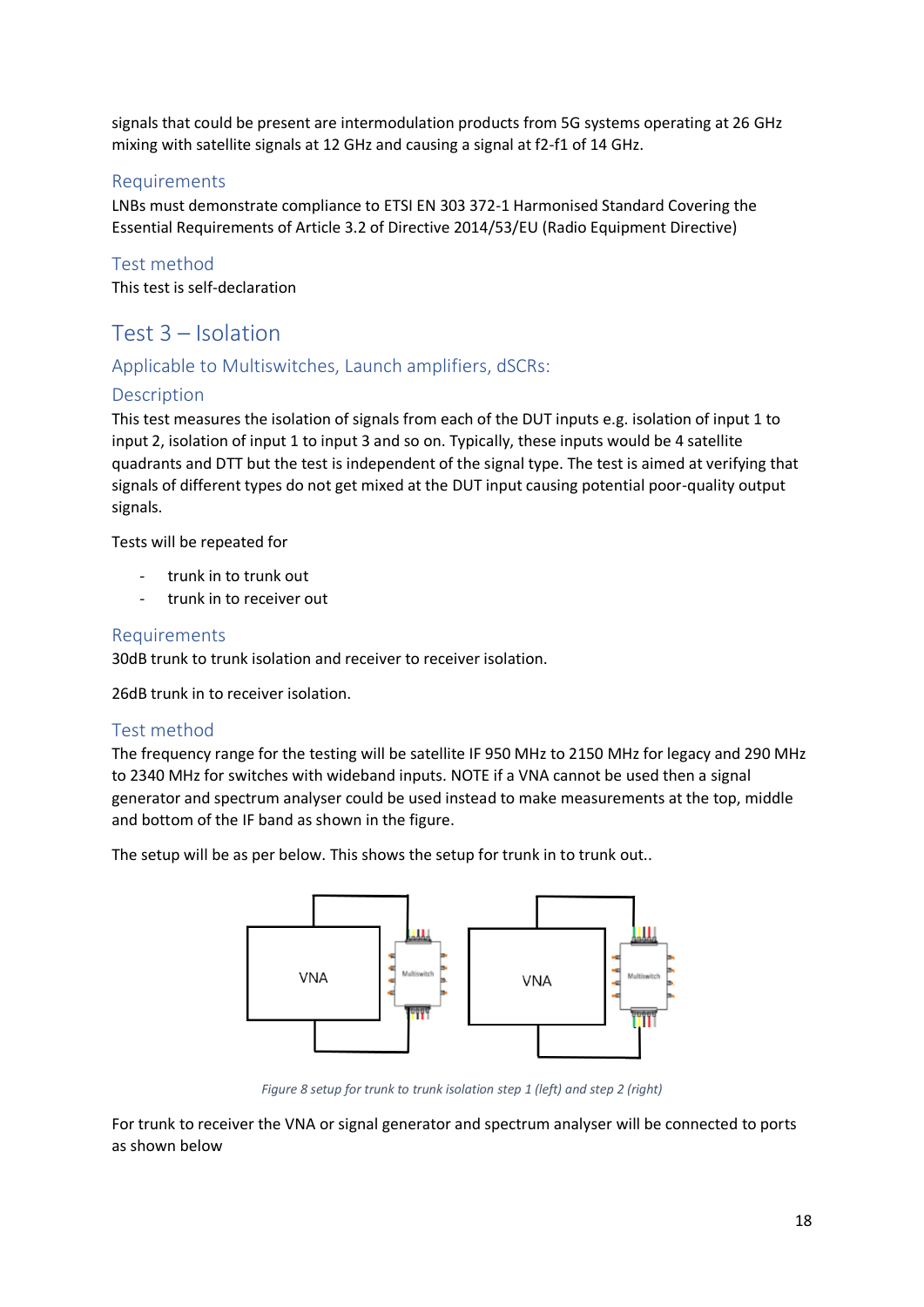

*Figure 9 setup for trunk to receiver isolation Step 1*



*Figure 10 setup for trunk to receiver isolation Step 2*

Ensure the VNA is calibrated so that cable losses are accounted for and the initial reading without the DUT connected is at 0dB across the entire frequency range.

Also ensure that impedance matching from 50 ohm to 75 ohm is included between the VNA and the DUT if required.

Put 75 ohm terminations on all other input and output ports that are not being measured.

Use a VNA to make an S21 measurement sweep across the IF input range of the device under test

For the signal generator method, a satellite carrier will be configured as per Section [5](#page-11-1) – Wanted Test Signals, with the frequency set to the middle of the range for the port being tested e.g. VL. Set the input level of the carrier to the centre range of the signal input levels included in the manufacturer declarations. Measure the output on the spectrum analyser.

#### <span id="page-18-0"></span>Trunk to Trunk isolation

Port 1 of the VNA will be connected to one of the input ports on the DUT e.g. VL.

Port 2 of the VNA will be connected to the corresponding output port of the DUT e.g. VL in to VL out.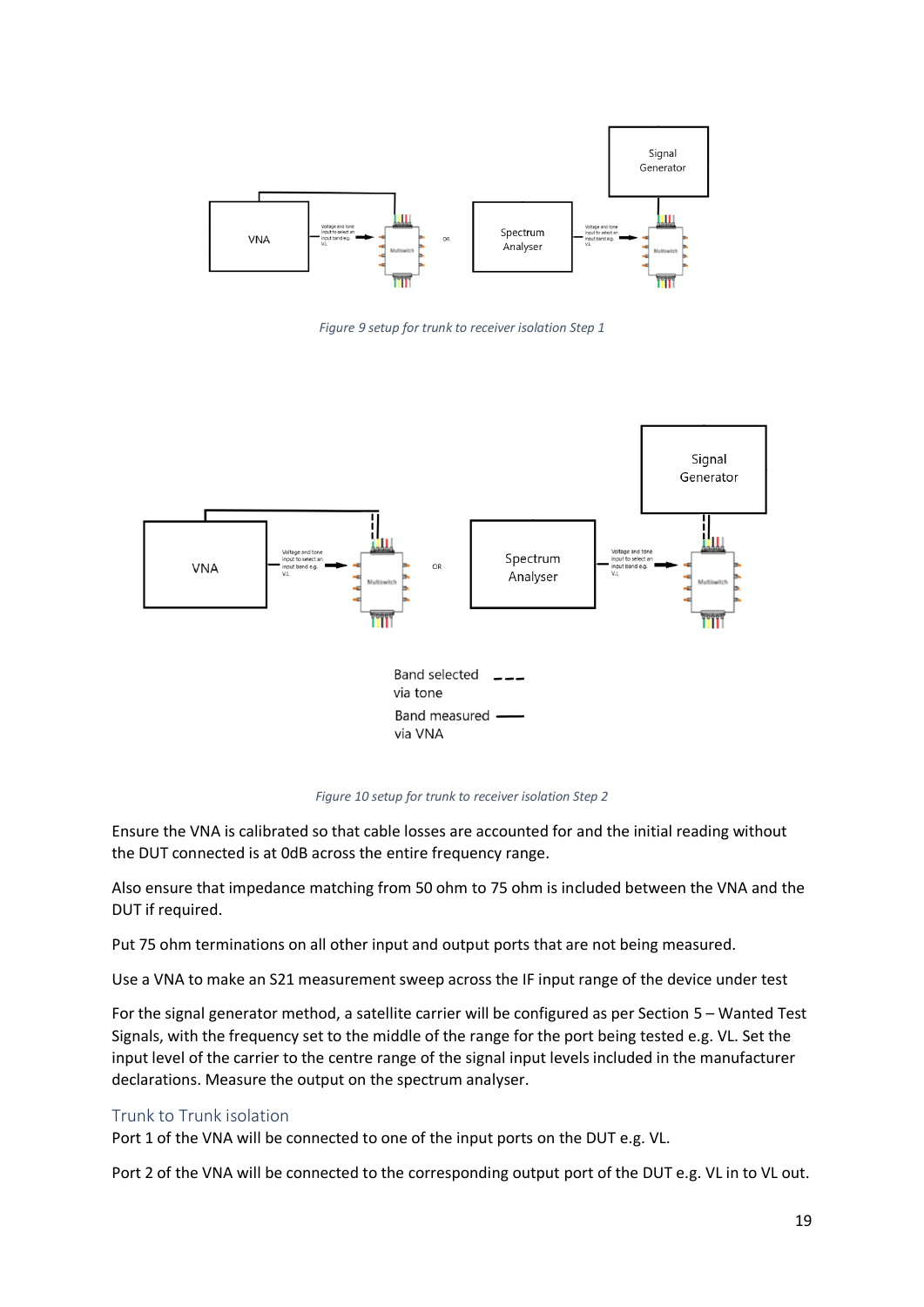A measurement with the VNA is taken and recorded.

Port 2 of the VNA will then be connected to the adjacent output port of the DUT e.g. VL in to VH out.

A measurement with the VNA is taken and recorded.

The result for the second measurement must be 30dB lower across the frequency band than the first measurement.

Repeat for all satellite inputs (x4 for legacy and x2 for wideband) and for each measure the immediately adjacent output ports.

Also repeat for the DTT input port from 470 MHz to 2150 MHz for legacy products and from 290 MHz to 2350 MHz for wideband products and measure the output on the two adjacent output ports to the DTT trunk.

### <span id="page-19-0"></span>Trunk to receiver isolation

A DC voltage is applied at the first output port to select an input port e.g. VL.

Port 1 of the VNA will be connected to the input port on the DUT that is being selected according to the voltage being applied e.g. VL.

Port 2 of the VNA will be connected to the first output port of the DUT.

A measurement with the VNA is taken and recorded.

With the DC voltage still being applied to the first output port of the DUT, Port 1 of the VNA will then be connected to the adjacent input port of the DUT to the one being selected as shown in the figure above e.g. if VL is being requested, connect Port 1 of the VNA to VH.

A measurement with the VNA is taken and recorded.

The result for the second measurement must be 26dB lower across the frequency band than the first measurement.

Repeat for all satellite inputs of the DUT.

# <span id="page-19-1"></span>Test 4 – Output level variation

### <span id="page-19-2"></span>Applicable to Multiswitches, Launch amplifiers, dSCRs:

### <span id="page-19-3"></span>Description

The signal level at the output of the DUT may vary because of splitting the input signals and distributing them down different paths within the device. This test ensures that the variation in levels at the outputs of the DUT do not vary by such an amount so that the performance from port to port is inconsistent. The test will compare the output value to the typical output value declared in the manufacturer specification for a given input level. The ports tested all must be within a set range, given below, of the typical output value.

#### <span id="page-19-4"></span>Requirements

The result shall nominally be ±2dB level variation from the typical value for output level stated in the manufacturer specification. If this is not possible then a justification with technical evidence must be provided to explain the reason for additional allowance.

NOTE The input level for the test will be set to the middle of the input level specified in the manufacturer declaration for a given output level. Also note that output level will vary depending on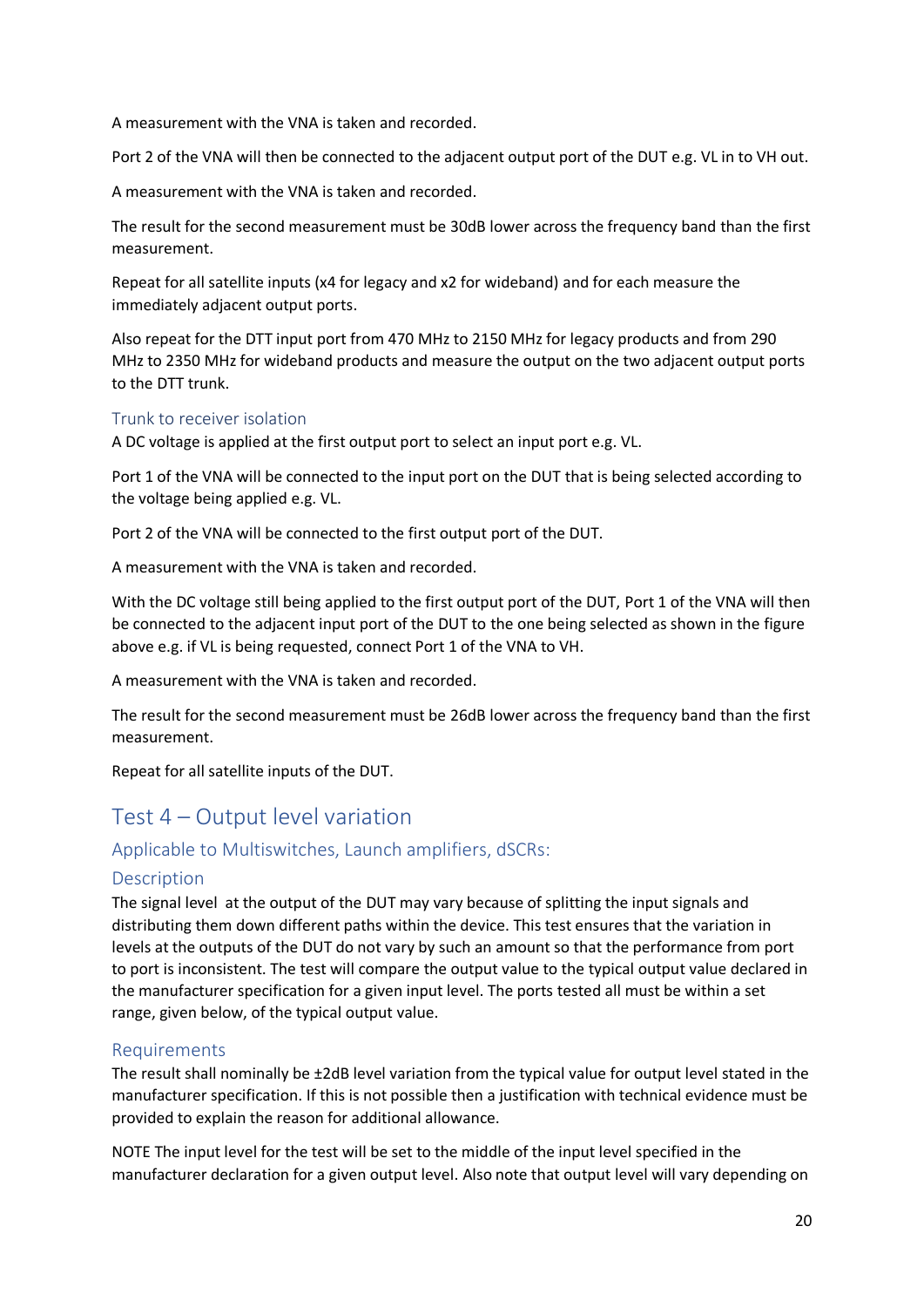the number of carriers at the input so this needs to be factored into the expected output level based on the manufacturer declaration. In general doubling the input carriers reduces the output level of each carrier by 3dB compared to the manufacturer declaration.

### <span id="page-20-0"></span>Test method

Carry out a signal sweep across the device input frequency range for each input. Ensure the variation is within the requirement. NOTE if a VNA cannot be used then a signal generator and spectrum analyser could be used instead to make measurements at the top, middle and bottom of the IF band as shown in the figure.

The test will be done with a VNA as shown in the diagram below.



*Figure 11 setup for output level variation testing trunk to trunk*



*Figure 12 setup for output level variation testing trunk to receiver Step 1*

<span id="page-20-1"></span>

<span id="page-20-2"></span>*Figure 13 setup for output level variation testing trunk to receiver Step 2*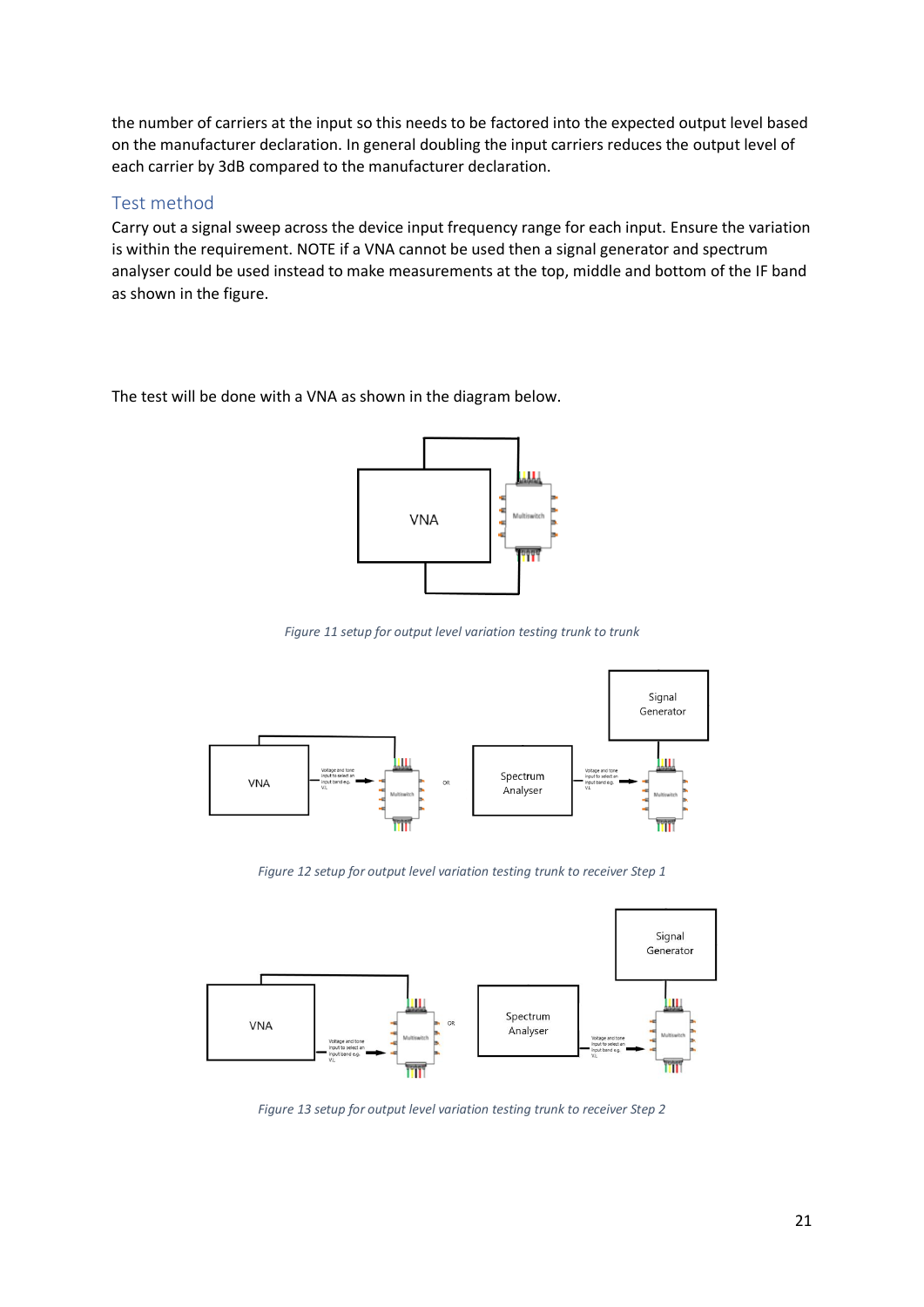

*Figure 14 setup for output level variation testing trunk to receiver Step 3*

<span id="page-21-0"></span>Ensure the VNA is calibrated so that cable losses are accounted for and the initial reading without the DUT connected is at 0dB across the entire frequency range.

Also ensure that impedance matching from 50 ohm to 75 ohm is included between the VNA and the DUT if required.

Put 75 ohm terminations on all other input and output ports that are not being measured.

Ensure that the slope settings are set to minimum on the DUT.

Use a VNA to make an S21 measurement sweep across the IF input range of the device under test

The return path of the VNA will be connected to the through port of the switch opposite where the input path of the VNA is connected.

For the signal generator method, an satellite carrier will be configured as per Section [5](#page-11-1) – Wanted Test Signals, with the frequency set to the middle of the range for the port being tested e.g. VL. Set the input level of the carrier to the centre range of the signal input levels included in the manufacturer declarations. Measure the output on the spectrum analyser.

The input frequency range for the VNA will be 950 MHz to 2150 MHz for legacy and dSCR inputs and 290 MHz to 2340 MHz for switches with wideband inputs.

Repeat for all satellite inputs (x4 for legacy and x2 for wideband). Note the DTT input is tested in sectio[n 8](#page-24-0) of this specification.

Repeat the test for one satellite input but connecting the output of the VNA or spectrum analyser to a receiver port as shown in Figure 12 [setup for output level variation testing trunk to receiver Step 1](#page-20-1)

Repeat the test for one satellite input but connecting the output of the VNA or spectrum analyser to receiver port as shown in Figure 13 [setup for output level variation testing trunk to receiver Step 2](#page-20-2)

Repeat the test for one satellite input but connecting the output of the VNA or spectrum analyser to receiver port as shown in Figure 14 [setup for output level variation testing trunk to receiver Step 3](#page-21-0)

The result for each port must be within the range specified in the requirements section above compared to the typical output value declared by the manufacturer.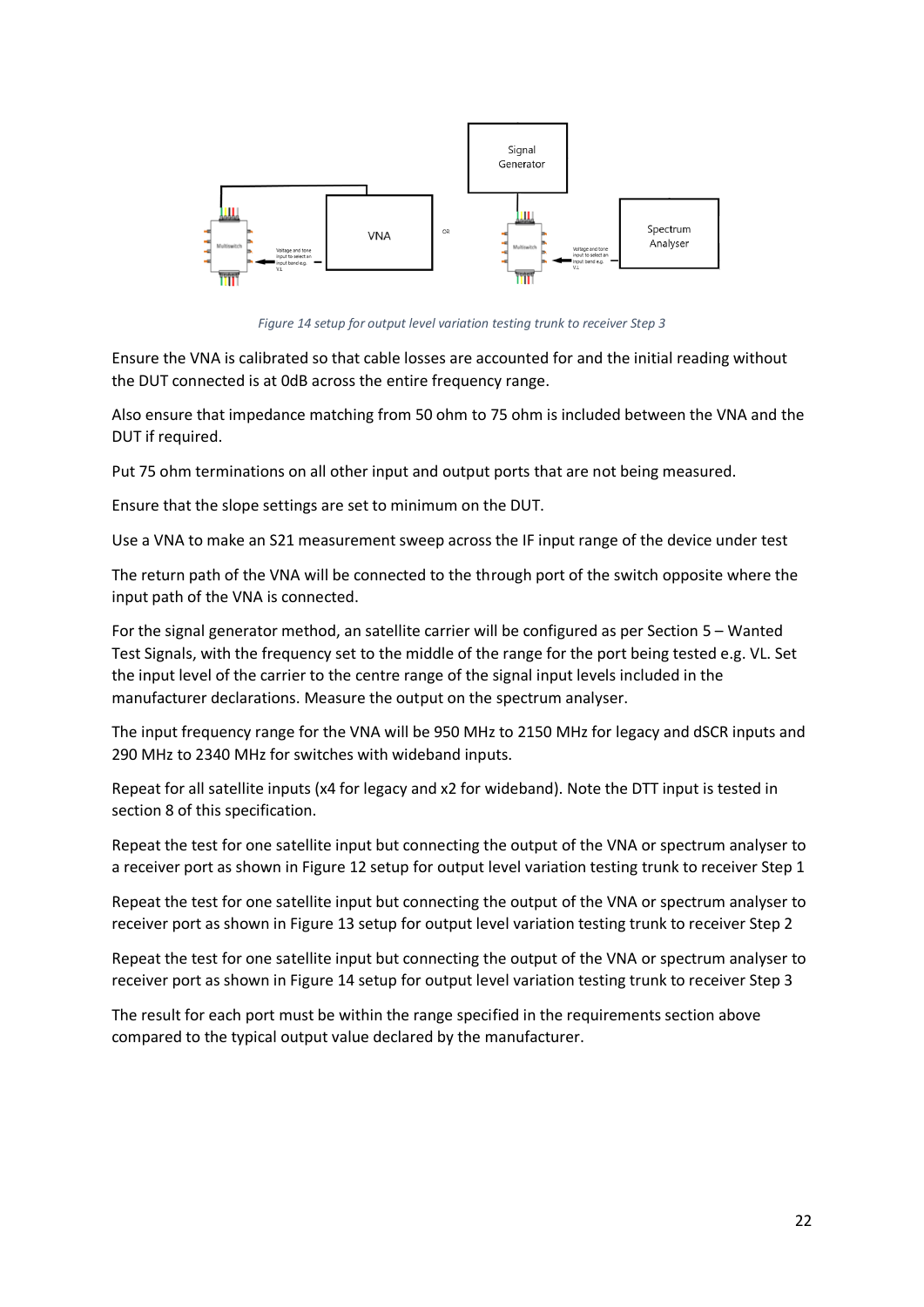# <span id="page-22-0"></span>Test 5 – Input dynamic range

# <span id="page-22-1"></span>Applicable to Multiswitches, Launch amplifiers, dSCRs:

#### <span id="page-22-2"></span>Description

Due to the automatic gain control used in satellite switches, input dynamic range testing will be used to test the strong signal handling of the DUT in place of intermodulation testing. The test will also verify correct operation of the AGC functionality by making measurements on the output signals over a range of input signal levels.

### <span id="page-22-3"></span>Requirements

Measurements will be done over the ranges required by platforms and recommended requirements for wall sockets – considering cable losses

MER degradation at each output port of the device shall be less than 2dB across the range of input power levels declared by the manufacturer.

This is compared to a starting MER of 15dB.

### <span id="page-22-4"></span>Test method

The setup will be as per the diagram below.



*Figure 15 setup for input dynamic range testing*

At each satellite input port of the device, input a signal at the lowest value of the stated input voltage ranges.

At the output measure the MER of the test signal.

Repeat the measurement for the upper input signal level from the manufacturer's stated range of operation.

The result is a pass if the MER and output signal level is within the requirement limits between all ports and input signal levels.

The input signal will be a representative DVB-S and DVB-S2 signal see section [4](#page-11-0) for the description of the test signal.

The test will be carried out for the bottom, middle and top of the satellite frequency ranges.

The frequency range will be 950 MHz to 2150 MHz for legacy inputs and 290 MHz to 2340 MHz for switches with wideband inputs.

# <span id="page-22-5"></span>Test 6 – Return loss

### <span id="page-22-6"></span>Applicable to Multiswitches, Launch amplifiers, dSCRs:

#### <span id="page-22-7"></span>Description

Return loss is another key aspect to signal quality, a poor return loss will result in reflection from terminations that are badly matched, creating standing waves which could distort wanted signals.

Tests will be repeated for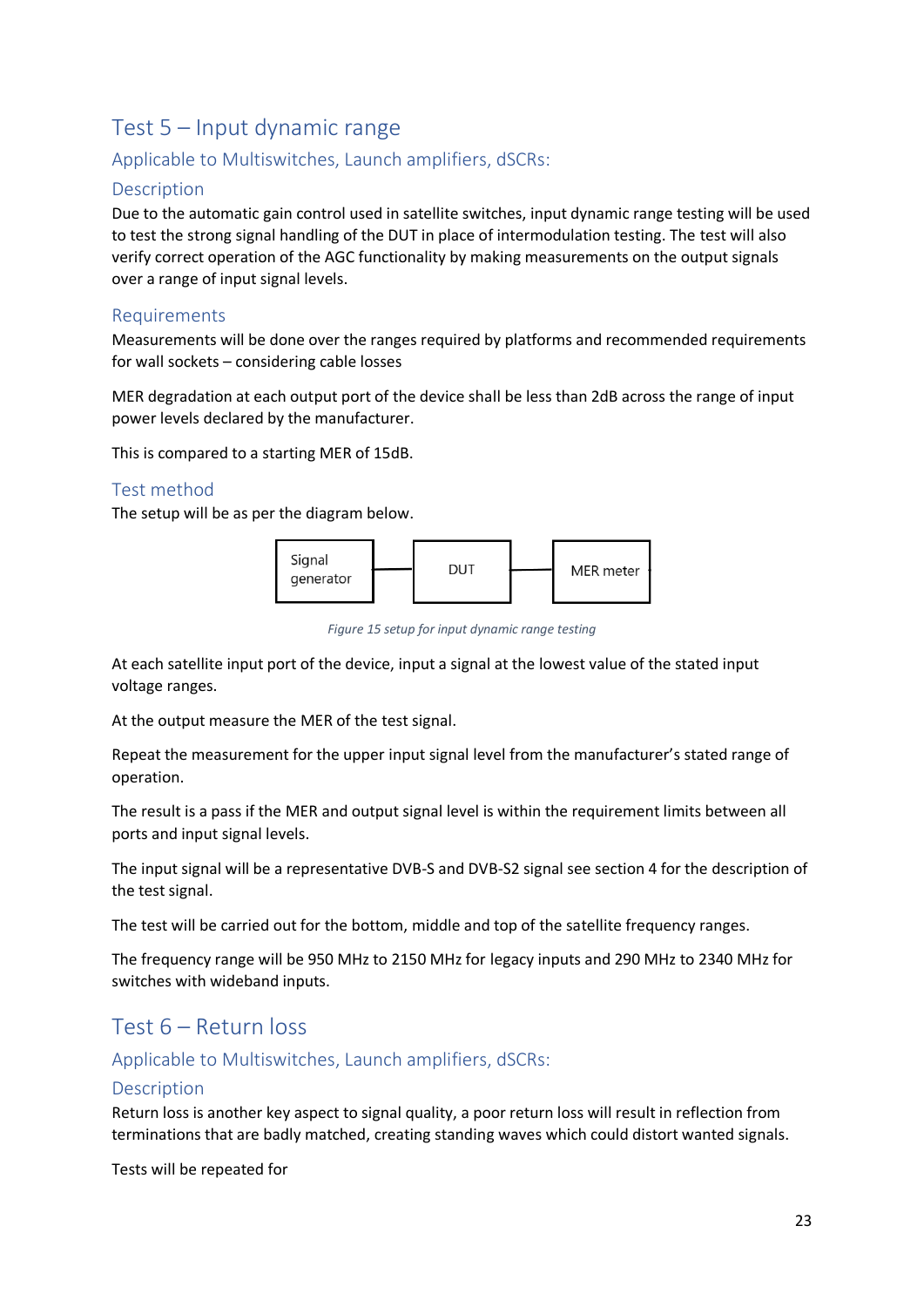- trunk in and trunk out
- Receiver out

### <span id="page-23-0"></span>**Requirements**

Minimum input and output return loss is 10dB for the lower, middle, and upper frequency range of the device under test for each trunk port.

Minimum input and output return loss is 6dB for the lower, middle, and upper frequency range of the device under test for the top and bottom output port on each rail of the DUT.

### <span id="page-23-1"></span>Test method

The test shall be carried out using a vector network analyser (VNA) or suitable tracking generator with a 75ohm impedance or 75ohm impedance setting.

The setup using a network analyser is shown below.



*Figure 16 trunk return loss measurement*



*Figure 17 output port return loss measurement*

#### <span id="page-23-2"></span>Trunk return loss

The VNA will be connected to the input of the port under test with the output terminated with a 75 ohm impedance.

The measurements will be repeated for the top, middle, and bottom of the IF frequency range of 950 MHz to 2150 MHz for legacy and 290 MHz to 2340 MHz for switches with wideband inputs.

Once completed for **one** of the satellite inputs, the test should be repeated for the corresponding trunk output port by switching round the VNA connections.

#### <span id="page-23-3"></span>Receiver return loss

For the receiver port the VNA is connected to the input port a DC voltage is applied at the first output port to select a input port e.g. V.L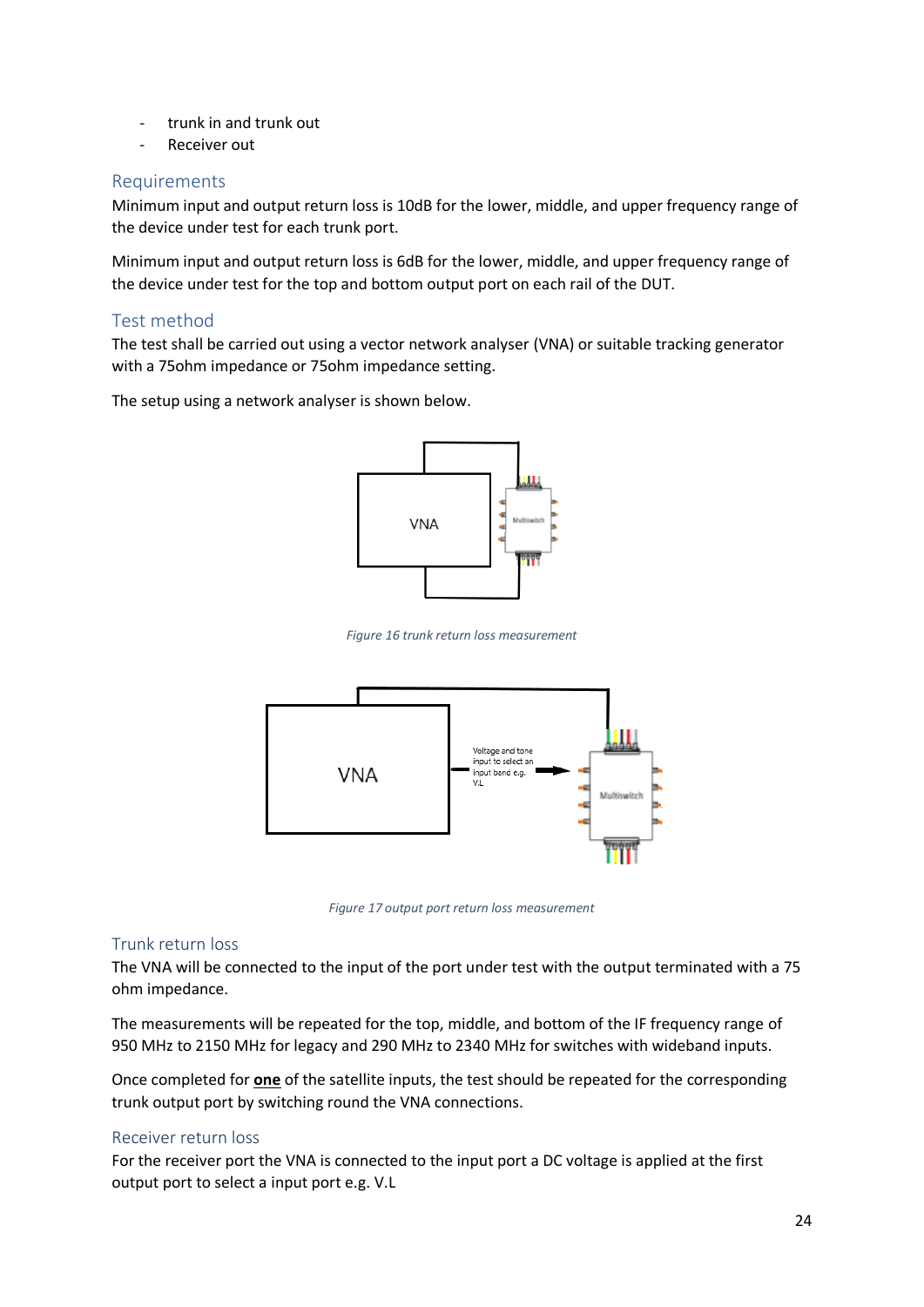Port 1 of the VNA will be connected to the input port on the DUT that is being selected according to the voltage being applied.

Port 2 of the VNA will be connected to the first output port of the DUT.

A measurement with the VNA is taken and recorded. The measurements will be repeated for the top, middle, and bottom of the IF frequency range of 950 MHz to 2150 MHz for legacy and 290 MHz to 2340 MHz for switches with wideband inputs.

The test shall be repeated for the top and bottom output port for each rail of the DUT i.e. 4 tests in total.

The DTT port is tested in section [8](#page-24-0) of this specification.

# <span id="page-24-0"></span>8. RF requirements – DTT

# <span id="page-24-1"></span>Test 7 – Testing against ETSI EN 303 354

<span id="page-24-2"></span>Applicable to Multiswitches, Launch amplifiers, dSCRs:

#### <span id="page-24-3"></span>Description

DTT inputs of multiswitches and dSCRs will be tested against the requirements for DTT amplifiers specified in the ETSI standard EN 303 354. This covers requirements for the following:

- Section 4.5.1 Gain variation
- Section 4.5.2 Noise figure
- Section 4.5.3 Amplifier intermodulation
- Section 4.5.4 Return loss (input and output)
- Section 4.5.5 Selectivity (if applicable)
- Section 4.5.9 Internal immunity

#### <span id="page-24-4"></span>Requirements

As described in EN 303 354 for Launch amplifiers.

For Multiswitches:

- Noise figure is not applicable
- Gain variation targets will be verified according to the manufacturer specification the results shall nominally be within ±2dB of typical values declared by the manufacturer and across the frequency range specified by the manufacturer. For example, if the manufacturer states that gain variation is ±2dB across the band then the requirements for the spec will be ±4dB
- Selectivity is not applicable as filtering is done at a system level before reaching the multiswitches
- All other tests in EN 303 354 are applicable

#### <span id="page-24-5"></span>Test method

As described in EN 303 354 latest version.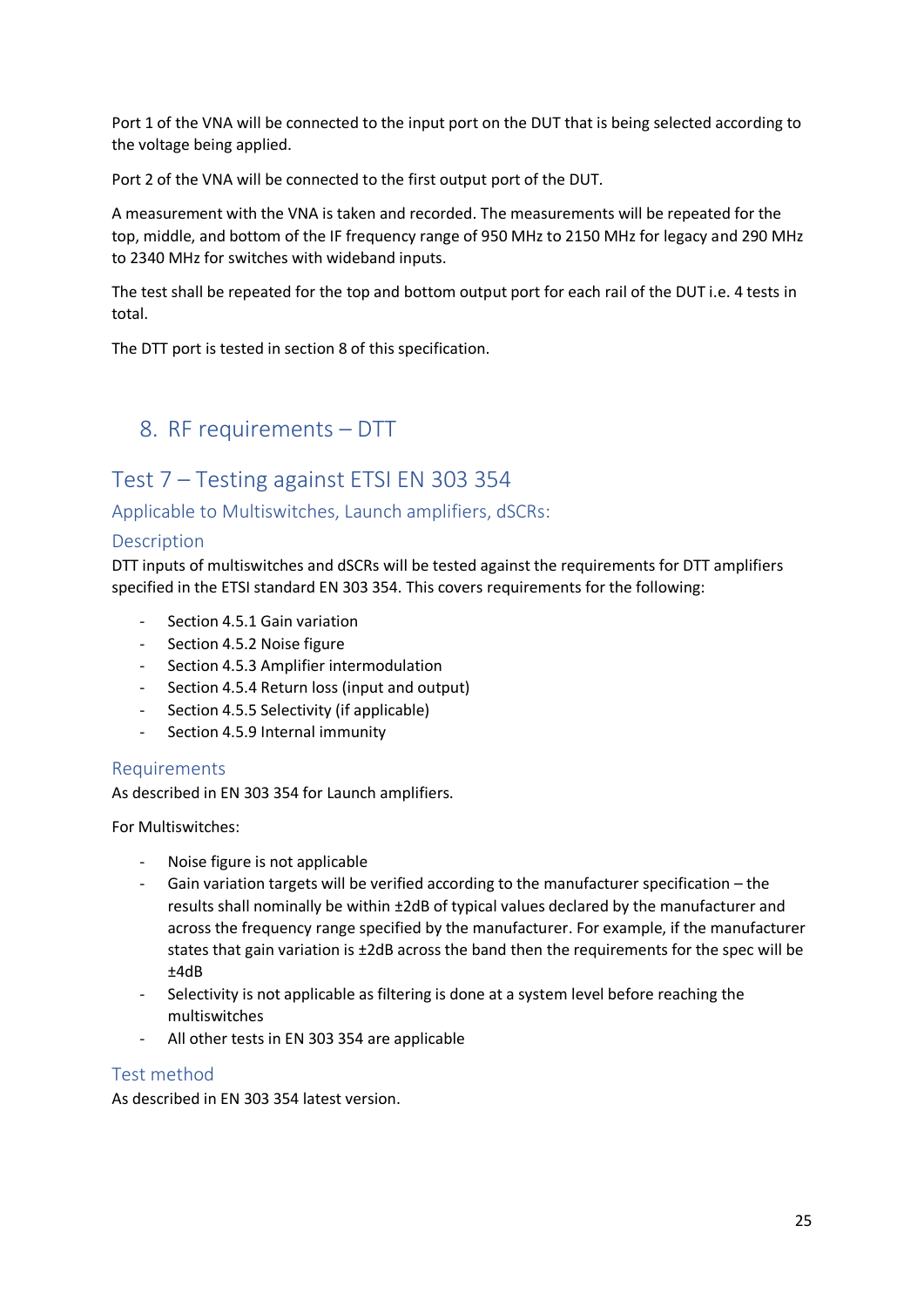# <span id="page-25-0"></span>9. Optical testing

# <span id="page-25-1"></span>Test 8 – RF to Optical to RF conversion

# <span id="page-25-2"></span>Applicable to Optical fibre converters (RF to optical and optical to RF):

### <span id="page-25-3"></span>**Description**

This test is self-declaration. Conformance is demonstrated by the manufacturer supplying test reports to DTG to demonstrate the requirements below have been met.

The purpose is to test the performance of an optical system & individual key active elements (transmitter at the head end) that convert RF to optical for onwards distribution & then convert the signals back to RF (optical to RF receiver/Gateway Termination Unit GTU) within the home or at the node. The test requires two products from the same manufacturer to simulate an end to end solution of optical distribution with the first unit converting from RF to optical then the second unit converting back from optical to RF.

### <span id="page-25-4"></span>Requirements

Minimum input MER shall be 15dB with a maximum MER degradation of 4dB during conversion of RF signals to fibre and then back to RF.

This shall be demonstrated across the frequency band of operation according to the manufacturer specification.

### <span id="page-25-5"></span>Test method

As this test is self-declaration the setup will be according to the manufacturer facilities, however below is a basic block diagram showing the overall principle of the test.



*Figure 18 setup for optical testing*

Test signals are input into the test system and the MER recorded prior to optical conversion. The system should be sufficiently loaded so as to adequately test the devices and to cover the frequency range of operation.